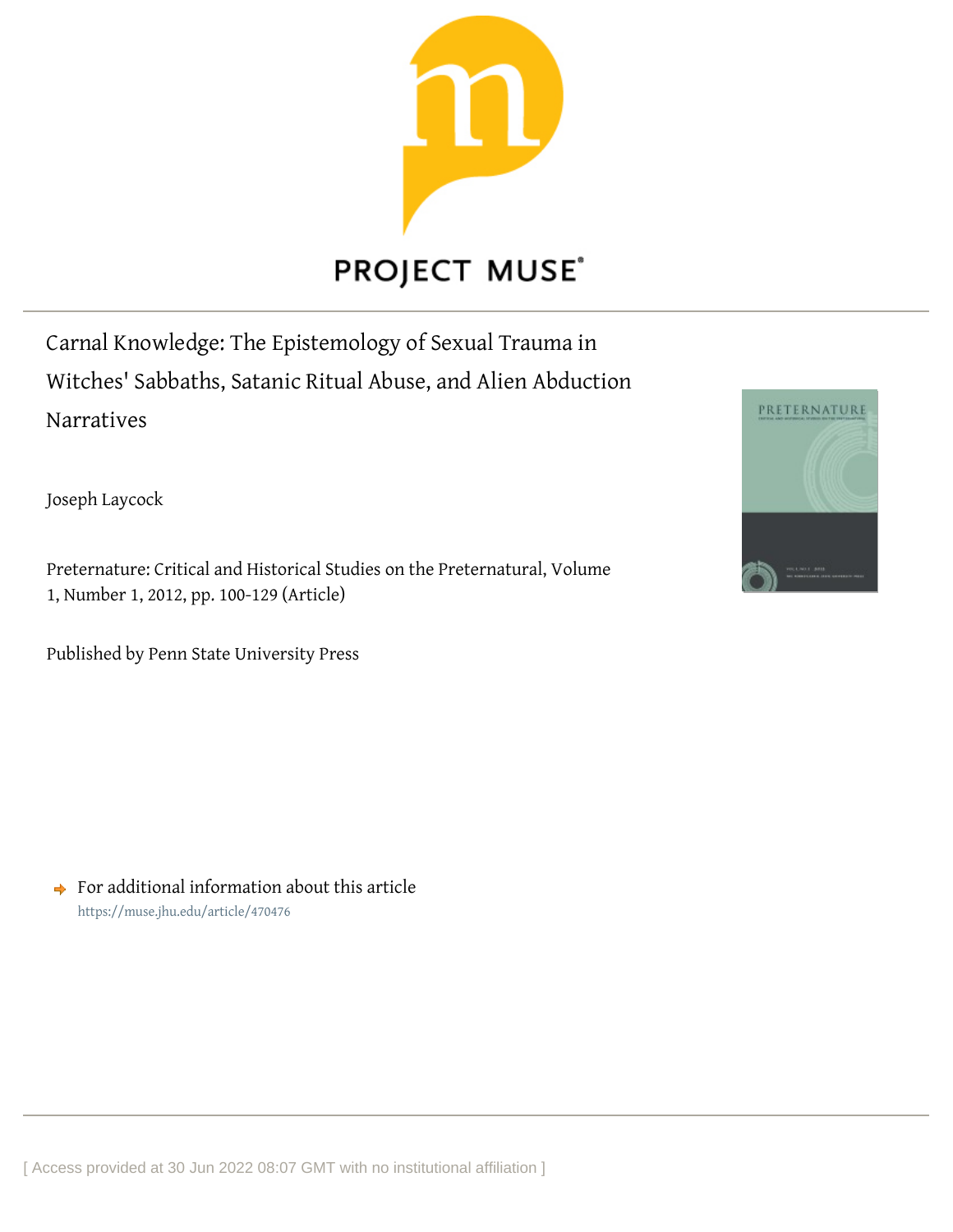

## carnal knowledge: the epistemology of sexual trauma in witches' sabbaths, satanic ritual abuse, and alien abduction narratives

*Joseph Laycock*

#### **ABSTRACT**

*There are strong similarities between the confessions taken from accused witches in early modern Europe, the testimony of Satanic ritual abuse taken by modern therapists, and accounts of alien abduction given under hypnosis. In each of these narratives, a subject describes horrible sexual transgressions performed on them at the hand of a mysterious other: the thorny penis of the Devil, the bizarre anal insertions of Satanists, and the mysterious probing of aliens. The motive behind these sexual acts is never revealed and the existence of the perpetrators is usually in doubt. This article suggests that sexual trauma serves an epistemological function. For such apparent victims, a belief in demons, Satanists, or aliens provides a meaningful worldview, and narratives of sexual transgressions maintain and even compound these beliefs. "Carnal knowledge"—knowledge through sexual encounters—is privileged above visual or auditory encounters, and is therefore more useful for constructing meaningful cosmologies in which human beings may interact with the divine. Carnal knowledge was a privileged form of epistemology in pre-Christian cultures. Since the days of the early Christian Church and the equation of sexuality with sin, carnal knowledge has survived in the form of masochistic and traumatic sexual encounters.*

#### the problem

There are strange similarities between the confessions taken from accused witches in early modern Europe, testimony of Satanic ritual abuse (SRA) taken by therapists on behalf of children and adults, and accounts of alien abduction given under hypnosis. In each of these narratives, a subject describes horrible sexual transgressions performed on them at the hand of a mysterious other: the thorny penis of the Devil, the bizarre anal insertions of Satanists, and the mysterious probing of aliens. The motive behind these acts is never revealed

preternature, Vol. 1, No. 1, 2012

Copyright © 2012 The Pennsylvania State University, University Park, Pa.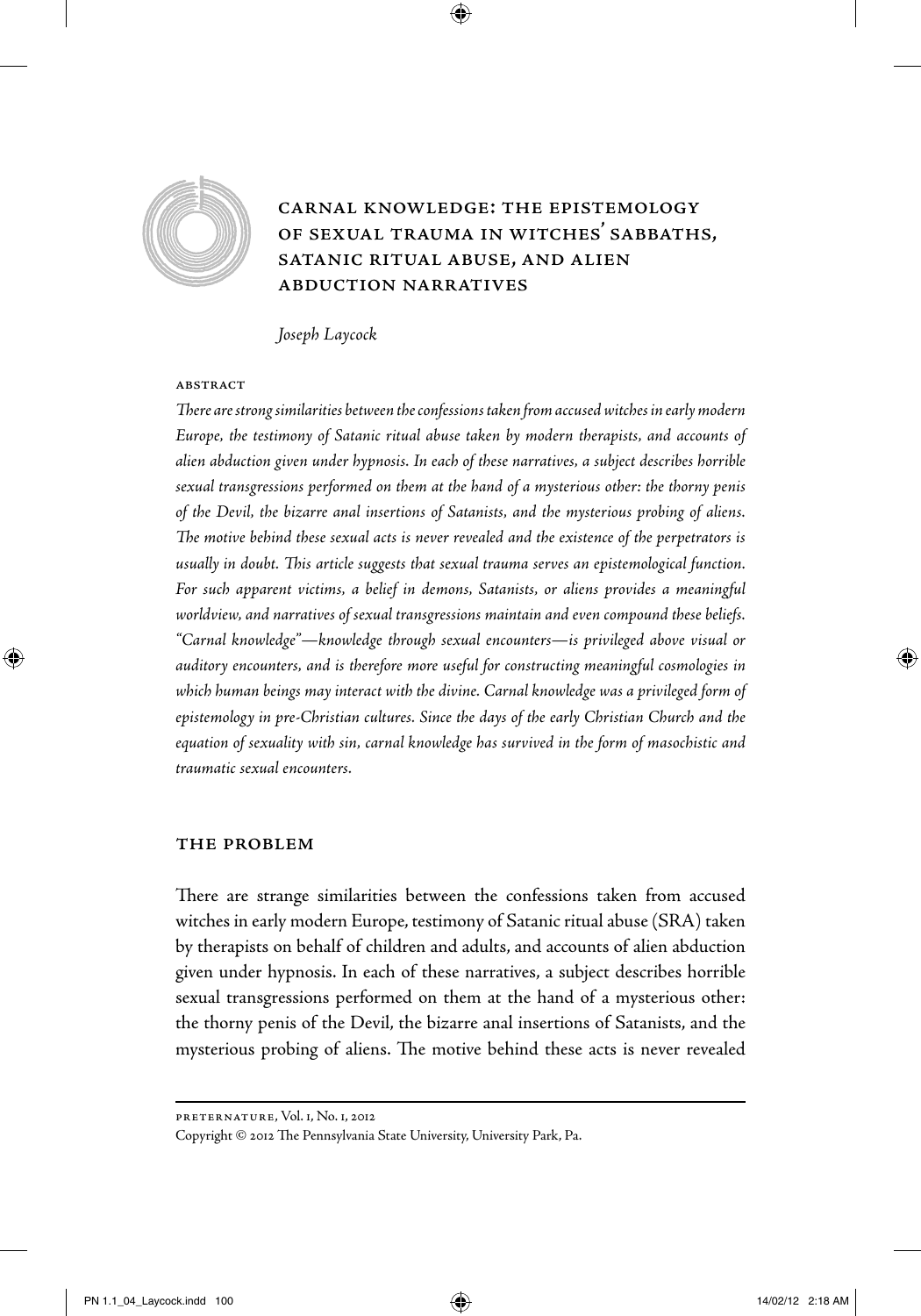and the existence of the perpetrators is usually in doubt. While these narratives exhibit variation and do not always contain penetration, the sexual elements are so common and the similarities so stark, that several scholars have attempted to account for them. David Frankfurter in his book on SRA notes parallels to UFO abductions and interprets the similarity as "a fantasy in search of an appropriate 'reality.'"1 Michael Shermer addresses all three narratives in *Why People Believe Weird Things*. He attributes the recurring themes of penetration simply to the fact that humans are highly sexual beings, whose mating habits are unconstrained by biological rhythms or the cycle of the seasons.2 This article submits that the sexual content of these narratives is not only a reflection of human sexuality but is actually an epistemological necessity to render them credible. Sexual encounters, as a way of knowing, are regarded as somehow more reliable than mere sightings. Descriptions of sexual encounters with mysterious others is necessary to the true function of these narratives—that of constructing a cosmology inhabited by unseen and supernatural forces.

Walter Stephens, in his book *Demon Lovers*, suggests that early modern theologians were motivated to take confessions of diabolical copulation because of their own doubts about the reality of the supernatural.<sup>3</sup> In the early modern period, it was understood that simply seeing or hearing the Devil could be a hallucination. "Carnal knowledge," however, was viewed as an irrefutable form of evidence. Only by creating an archive of confessions describing copulation with demons in physical space could the reality of demons (and therefore angels) be proved. For these theologians, the persecution of witches was a means to an end. This article extends Stephens's theory, arguing that carnal knowledge has been an important tool of meaning making since ancient times and continues to be so today. The fact that modern uses of carnal knowledge in the West carry connotations of torture and supernatural evil appears to be attributable to the transformation of pagan cosmologies at the hands of early Christian apologists.

Stephens's insight into early modern witch theory can easily be extended to explain the cosmological issues at stake in modern debates over SRA and alien abduction: in each of these cases we find a group concerned with proving the existence of a disputed order of beings. The narratives of carnal knowledge are created through a dialectic in which an expert and an experiencer work together. The constructed testimony of the experiencer—if it is suitably intimate and traumatic—carries serious epistemological force. In the case of SRA, carnal knowledge has won out over material evidence and a rationalist worldview even in modern courtrooms. Stephens's critics have suggested that this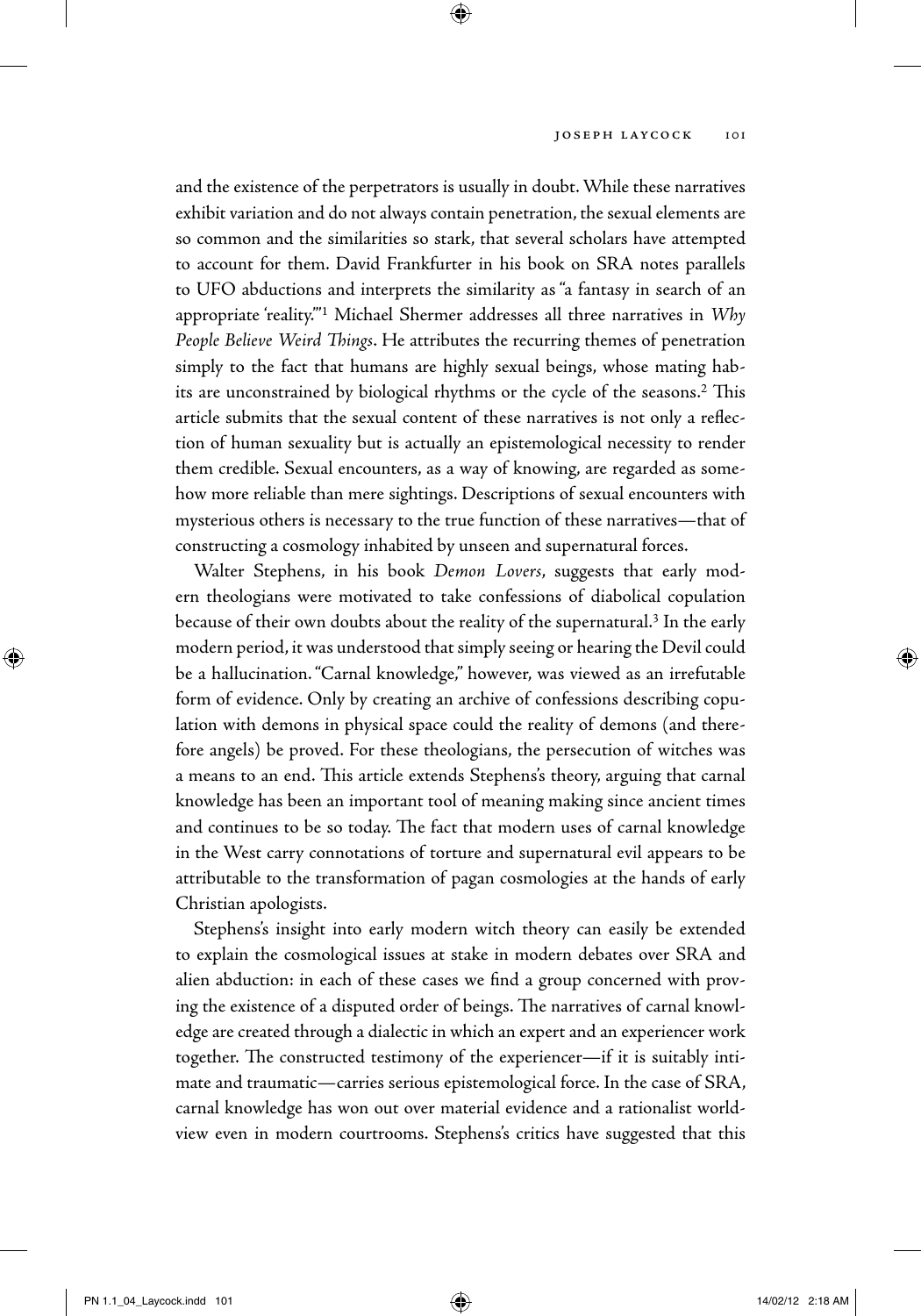theory of "repressed skepticism" in early modern Europe is part of a narrative of secularization in which scientific rationalism is a historical inevitability.4 By extending the theory to abduction and SRA narratives, however, we see that appeals to carnal knowledge are not a vestigial form of supernaturalism, but an ongoing tool of meaning making.

Witch theory, alien abduction, and SRA are presented here as manifestations of a single phenomenon that extends across cultures, which I describe as "carnal knowledge."<sup>5</sup> This is not to argue, however, that carnal knowledge is the only factor that shapes these narrative traditions. Other explanations of the similarities between the narratives have included the medical explanation of "sleep paralysis"6 and the structural-functionalist interpretation of social scapegoating.<sup>7</sup> These theories serve to explain other facets of these phenomena, but they do not account for the sexual elements. Narratives of embodied sexual encounters carry a profound epistemological authority: to "know" another through a sexual relationship is to possess a knowledge that is both intimate and beyond challenge. The McMartin preschool trial, which went on for seven years despite the absence of any material evidence, is a stark example of this authority. This connection between sexuality and knowledge cannot be explained rationally, because it is not a rationalist epistemology. Nonetheless it can be found throughout Western thought and is suggested in the very languages of biblical literature.8 Carnal knowledge is typically not applied toward practical problems, but toward epistemological and ontological ones, especially inscribing the relationship between human beings and the divine. This process of creating meaningful cosmologies around narratives of sexual encounters can be seen from classical myths of sexual congress between mortals and gods to witch theory to alien conspiracy theories.

The reason *why* carnal knowledge carries this authority is unknown but likely has its origin in human biology and psychology. Marcel Mauss and Emile Durkheim argue in *Primitive Classification* that the way a society organizes knowledge is a direct reflection of its social organization, meaning that relationships between things are modeled on relationships between people. The kinship system is the basis for social organization and by extension the social construction of knowledge. The authors explain that "logical relations are thus, in a sense, domestic relations."9 As kinship is ultimately a function of biology, it stands to reason that intercourse and epistemology remain linked: if sexual encounters can be imagined or are otherwise subject to doubt, then connections of kinship are also subject to doubt. This undermines the basis for all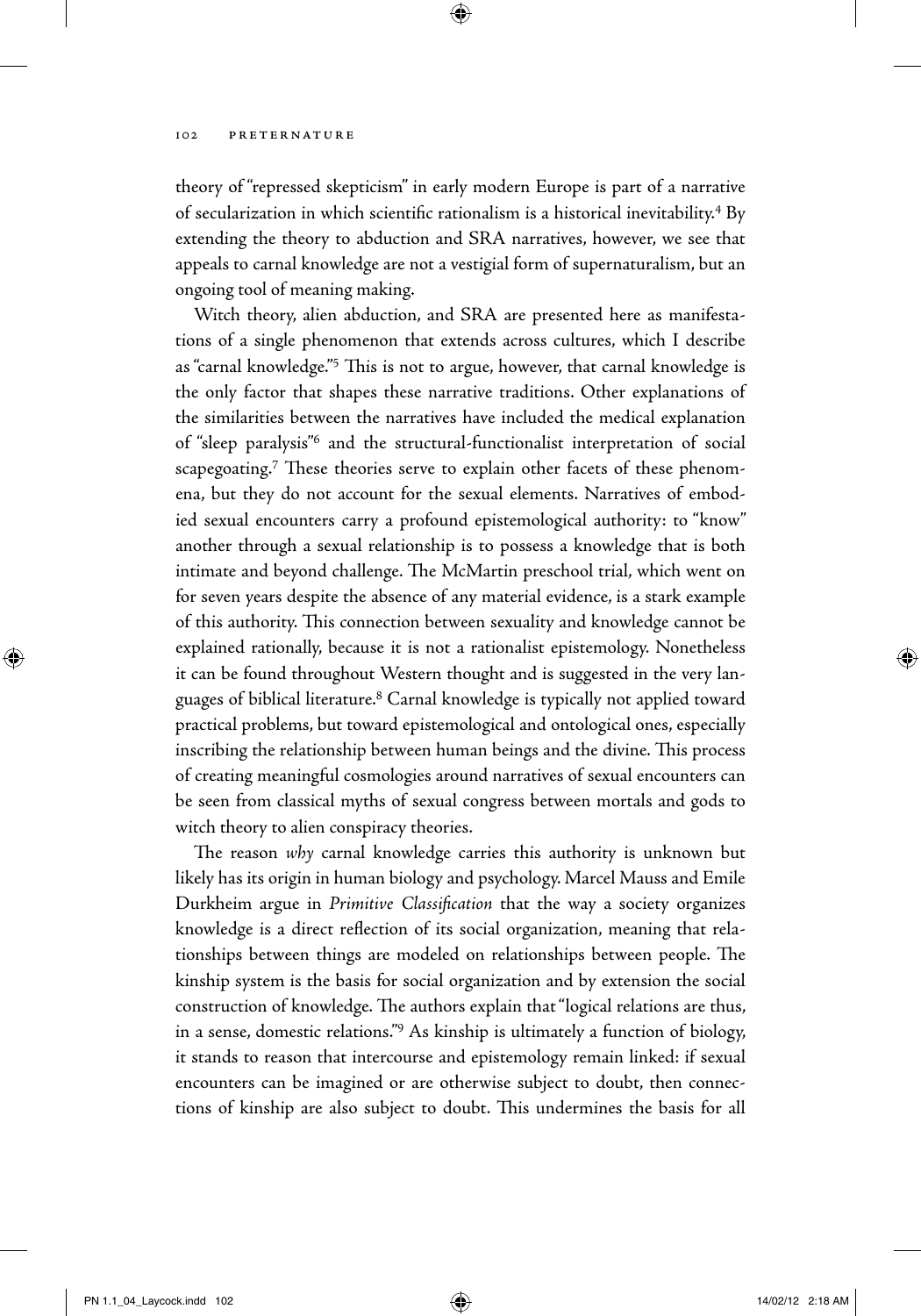other classifications and the world falls into chaos. An expanded theory of the link between sexuality and epistemology would ideally combine the sociology of knowledge with the findings of evolutionary psychology, but this is beyond the purview of this article.

Generally, the narratives associated with carnal knowledge require a dialectic between an experiencer and an interlocutor. In each case, we find such a pair: witch and inquisitor, abductee and hypnotist, child and therapist. John Mack, a Harvard psychiatrist who conducted hypnotic therapy with abductees, concedes that the information retrieved during his sessions is "co-creative" in the sense that he has an active role in eliciting the narrative from the abductee.10 This co-creative construction of narrative is a potent formula, and analogues can be found in numerous ancient forms of mediumship and prophecy.

It is also interesting that the entities described through these dialectics always seem to resemble the interlocutor: Bridget Brown points out that aliens often serve as a stand in for doctors and therapists.<sup>11</sup> In fact, therapists and aliens appear to "collapse into each other": one has the power to make the abductee forget, the other to make her remember.<sup>12</sup> Similarly, in accounts of witches' Sabbaths, the rituals of the witches—being baptized in the name of Satan, parodies of the Eucharist, and so forth—appear as a sort of shadow to those of the Church. Finally, the day-care providers accused of SRA are often a mirror of their accusers: the alleged Satanists are charged with having their own techniques and devices to ensure children's silence, just as the therapists have techniques for coaxing children to talk. Again, relationships between people form the basis for other relationships, in this case between the experiencer and imagined beings.

Mauss and Durkheim argue that the purpose of "primitive classifications" is not practical but speculative, to "make intelligible the relations that exist between things."13 In each case examined here, carnal knowledge was used to serve a function that Peter Berger calls "world maintenance."14 The imagined forces that are the product of these narratives serve to repair a vacuum of meaning: witch theorists used carnal knowledge to counter modernist doubts about the existence of the supernatural; abduction narratives establish a meaningful cosmology for abductees; and SRA created a "moral panic" that galvanized the modern world into a Manichean battle between good and evil. Thus, although these narratives have produced horror, demons, and very real human suffering, their ultimate function is to produce a state of psychic security.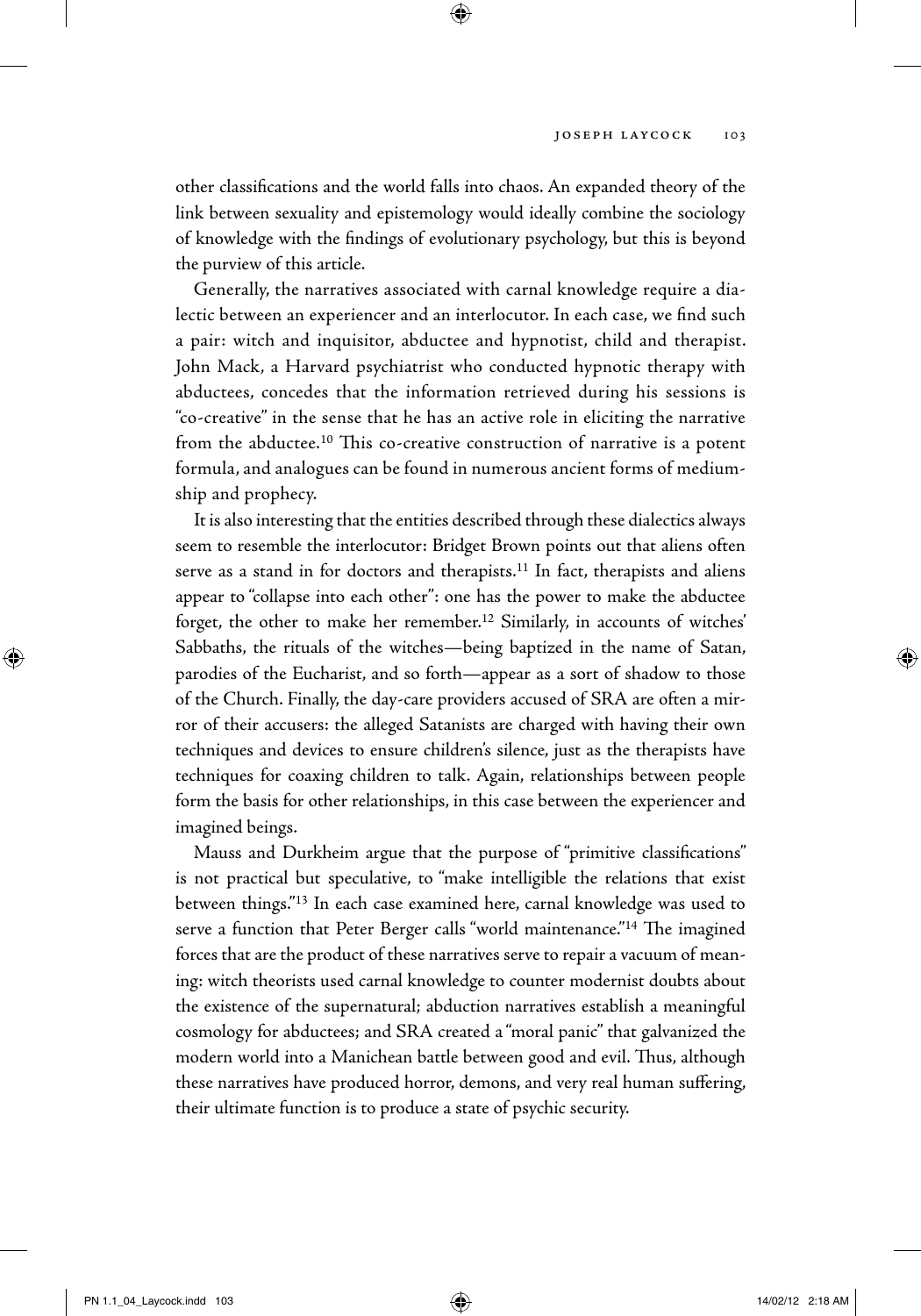#### witchcraft and demonology

#### *The Phenomenon*

Estimates of witch trials have been exaggerated both by the witch-hunters themselves and by historians. Brian Levack considers a realistic estimate to be 110,000 witch trials resulting in 60,000 executions.15 Although many cultures believe in the existence of individuals more or less analogous to the European witch, the historical episode known as "the great witch hunt" arose suddenly and was largely unprecedented. Prior to the fifteenth century, the Western Christian world thought in terms of heretics, *maleficium* (black magic), and demons; however, there was not a single composite category "witch."16 Contrary to popular understanding, many in the ranks of the Church denied the existence of witchcraft. Such nonbelievers are specifically described in the texts of witch theorists, including the most famous of these works, the *Malleus Maleficarum* or *Hammer of Witches*, published in 1487 by Heinrich Kramer.17

Along with the new category of "witch," a new group of theologians arose, referred to as "witch theorists." Witch theory was primarily the realm of the literate and ruling elites. While peasants believed in the reality of witchcraft, the demonological theories of the witch theorists were probably incomprehensible to them. Levack speculates that peasants were likely not as frightened of witchcraft as were the theologians.18 Witch theory was predicated on a new understanding of the Devil. Early modern theologians, including Kramer, had a sort of dual understanding of the Devil's power: the Devil was at the same time a source of transcendent evil and yet relatively powerless in the affairs of daily life. Therefore, they concluded that the Devil could actually do very little without the aid of a witch.19

The evil done by witches was known as *maleficium*. In Kramer's work, *maleficium* does not refer simply to black magic; it is occult harm that can be wrought only through the cooperation of a witch and a demon through a contractual relationship. Additionally, many witch theorists believed that the Devil commemorated these pacts by leaving a distinctive mark on the witch.<sup>20</sup> This mark was the only empirically observable evidence to support a witch's confession. Structurally, it is identical to the various implants and scars discovered by abductees.

As Stephens observes, witchcraft was regarded as inherently sexual. Kramer believed that witchcraft and sexual immorality were necessary complements to each other.21 The *Malleus Maleficarum* states that sexual congress with demons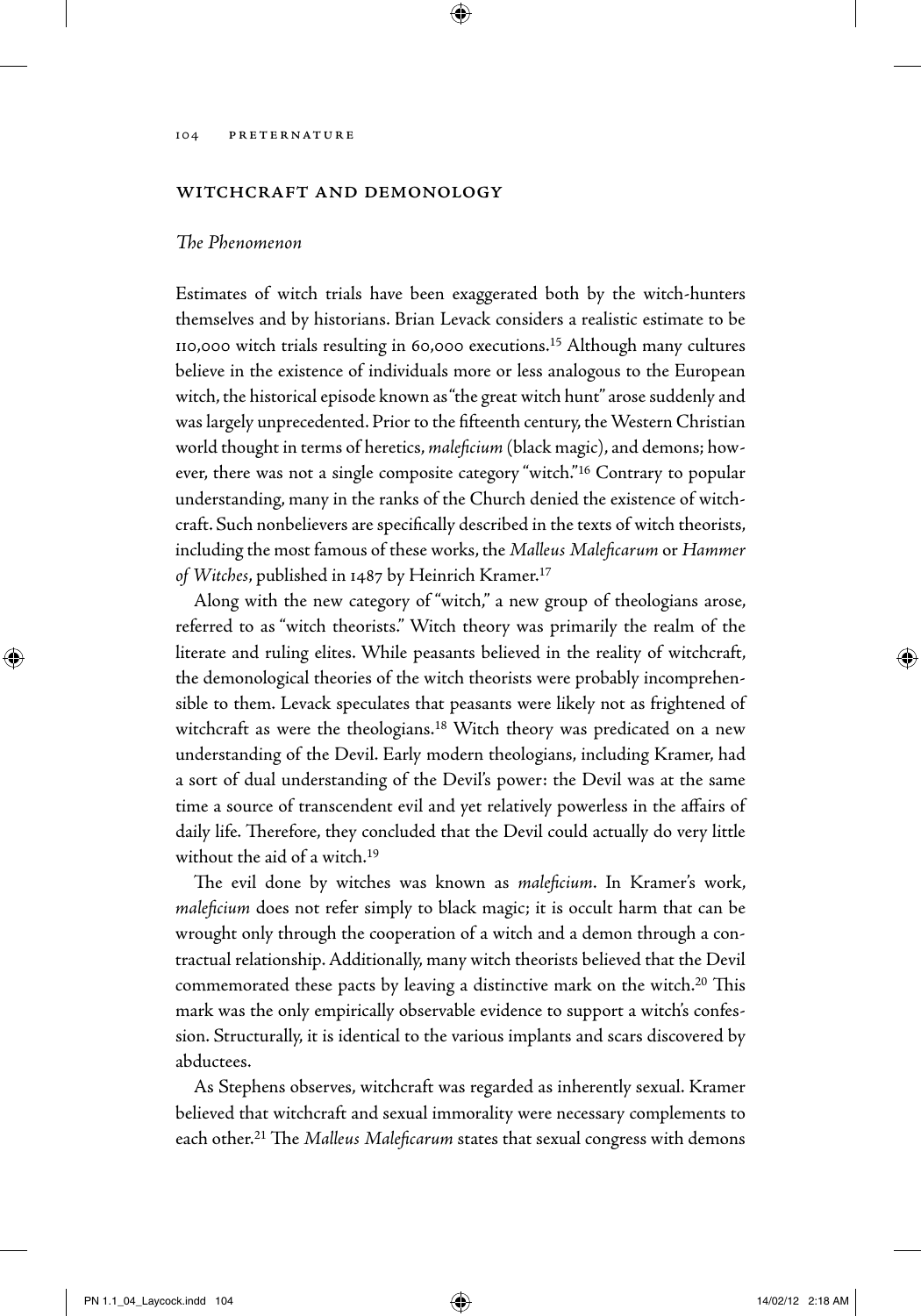is a categorical requirement for being a witch: "Mark well, too, that among other things [witches] have to do four deeds for the increase of the perfidy, that is, to deny the Catholic faith in whole or in part through verbal sacrilege, to devote themselves body and soul [to the Devil], to offer up to the Evil One himself infants not yet baptized, and to persist in diabolic filthiness through carnal acts with incubus and succubus demons."<sup>22</sup> Note that actually casting maleficium is not a requirement, but intercourse with demons is. Further, Kramer speculates that through witches, the world is now becoming full of demon/human hybrids.23 This, too, has an analogue with modern alien mythology and conspiracy theories about creating transgenic hybrids.

Who exactly are these demons that fornicate with witches? Hans Peter Broedel suggests that the incubi and succubi of Christian tradition were almost certainly demonized forms of nature spirits, poltergeists, and house spirits.24 Greek pagans referred to such intermediary beings as *daimons*. Classical myth is replete with stories of sexual congress between mortal and divine beings. The transition from *daimon* to demon can be seen in *City of God*, where Augustine states that angels and demons are not capable of "sexual union." By this, Augustine appears to have meant procreation: he still describes incubi ravishing mortal women, but presumably these unions could not produce offspring.

Thomas Aquinas continued to pick at this problem in *Summa Theologiae*. Christian demonology still had to account for a story in Genesis wherein angels impregnate mortal women, begetting a race of giants called the Nephilim.25 His solution added two important tenets to the early modern understanding of demons. First, he argued that demons were incorporeal but could form temporary bodies by inspissating air.<sup>26</sup> Incidentally, a similar theory was arrived at by an abductee who commented that in order to perform an abduction, aliens must first transform into a physical body, "which is very painful for them." $^{27}$ 

Second, Aquinas suggested that incubi and succubi are actually a single order of beings that can switch genders at will: incapable of creating their own semen, they extract it from men in the form of a succubus and then create a male body in order to deposit sperm into a woman as an incubus.<sup>28</sup> The supernatural speed of demons allowed them to perform this feat before the semen lost its potency. Levack adds that this tenet of demonology explains confessions from witches in which the phallus and semen of the Devil are described as cold. He rejects the work of earlier historians who interpreted this detail as a reference to actual events in which witches were penetrated by stone phalluses—perhaps left over from a pagan fertility rite.<sup>29</sup> This new take on demons circumvented the obstacle created by Augustine—human beings could once more claim carnal knowledge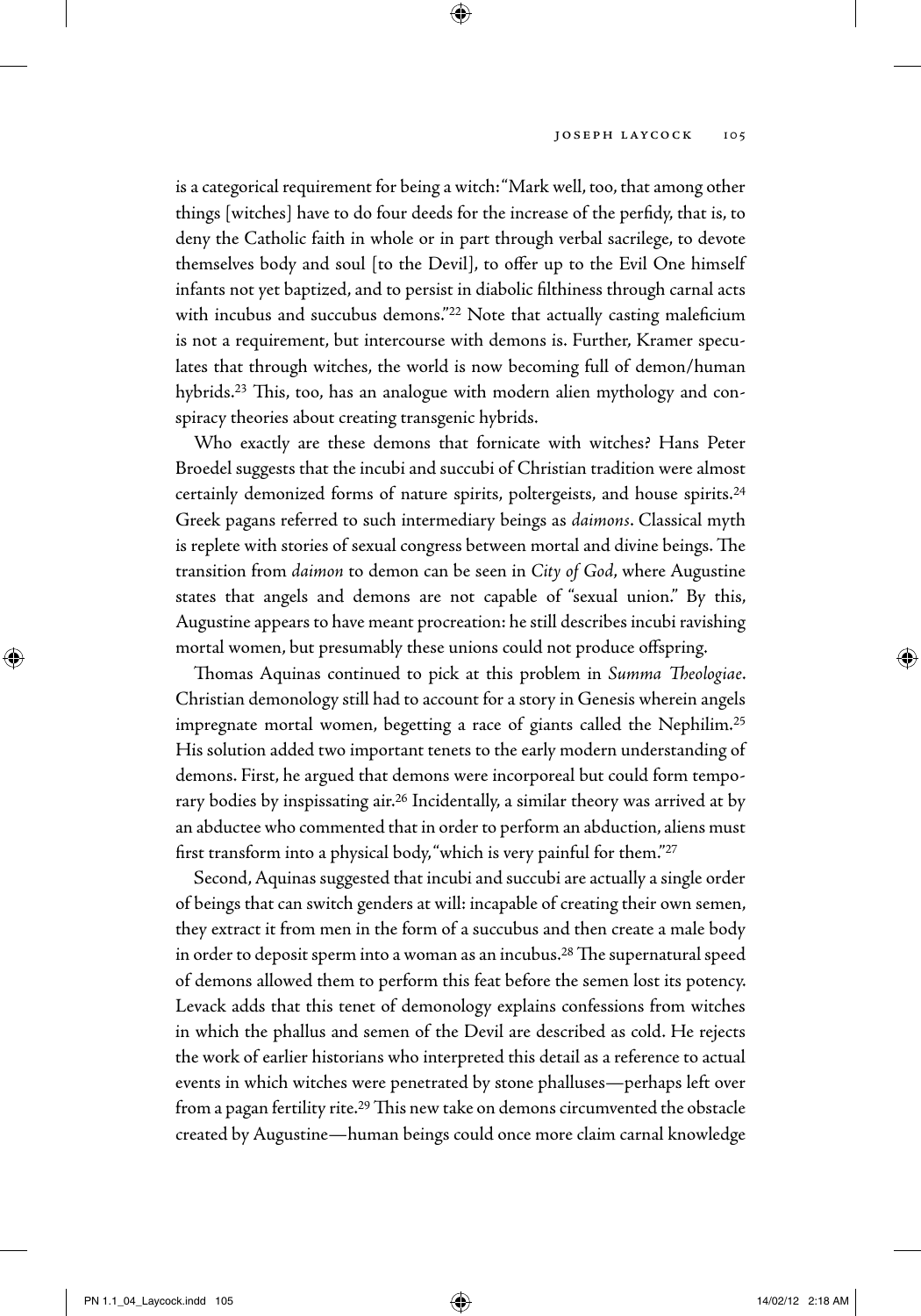of divine beings. But this move came with a price: unlike the ancient Greeks, early modern theologians believed that only a diabolical entity would deign to physically interact with a mortal.

#### *Constructing the Narrative*

Broedel notes that the only firsthand accounts of demons come from witches themselves, who confessed under torture. Their descriptions of their demon lovers were colored by popular ideas of magic and the supernatural.<sup>30</sup> Accounts of demons, created through this dialectical process, were essentially a composite of theological speculation and folk tradition. Broedel concludes that witchcraft was about understanding the diabolical, and not the other way around.<sup>31</sup>

Walter Stephens builds on this observation with special attention to the sexual component of the narratives. He notes that in witchcraft trials, questions about witches' Sabbaths where copulation with demons occurred were not asked until after torture had been introduced. Further, questions pertaining to interaction with demons were usually scripted, part of a long list of stock questions to ask accused witches. Finally, he notes that these demonological questions were incomprehensible to most people. Peasants and lay people feared the witch because of her ability to cause harm through occult means, not her relationship to demons.32

Stephens's thesis is that early modern theologians were motivated to induce confessions about diabolical copulation because of their own doubts about the reality of the supernatural. These doubts are addressed in numerous witchcraft treatises from the period. One example appears in the work of Nicholas Jacquier, a French Dominican inquisitor, who wrote *Flagellum haereticorum fascinatorum* (*Scourge of Heretical Enchanters*) in 1458. Jacquier describes how witches would be bedridden for days after their sexual union with demons and concludes, "Thus the gatherings of these perverse witches are not an illusion formed by the imagination but a practice that is real, corporeal, and personal." Another French Dominican, Jean Vineti, addresses these concerns in *Tractatus contra demonum invocatores*, or *Treatise Against Those Who Invoke Devils*, written sometime between 1450 and 1470. He dismisses "the presumptuous and heretical-sounding opinion of those who say that demons do not exist, except in the imaginations of the common people, so that a man imputes to a demon the terrors that he has impressed on himself by the exercise of his own imagination, and that on account of a vehement imagination, some figures can appear to the senses exactly as a man has thought of them, and then it is believed that he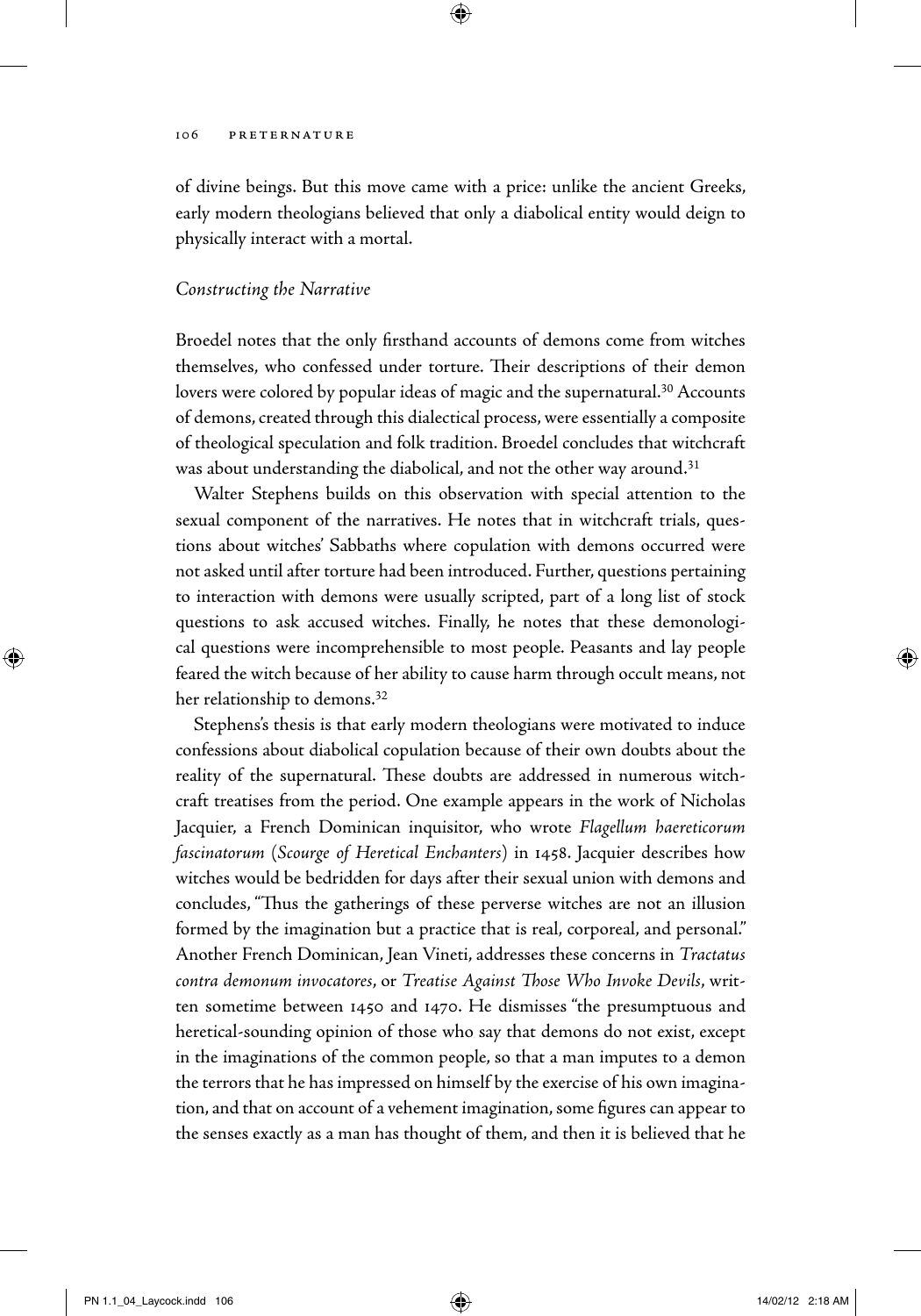is seeing demons." Stephens offers evidence that even the *Malleus Maleficarum* was written "to prove that demons are not imaginary and that their copulation with witches proves that they are real."<sup>33</sup>

In describing the erotic epistemology of witchcraft trials, Stephens analyses two confessions describing copulation with demons. Walpurga Hausmännin, a midwife who was burned at the stake in southern Germany in 1587, was made to confess to propositioning a coworker for a tryst. Only after sex did the coworker reveal himself as a demon: one of his feet was a cloven hoof and one of his hands was described as a sort of wooden claw. Despite this, Walpurga yielded to her demon lover's advances the next night, when he again appeared as the coworker. Johannes Junius, a chief magistrate executed in 1628, was made to give a similar confession: he was approached by a woman in an orchard and, after sleeping with her, she turned into a goat and "bleated" that she/it would break his neck unless he renounced God. Stephens points out that the interrogators could have forced the accused to say *anything*—including that they knew from the start that their lovers were demons. He writes, "Instead they accused them—or, rather, credited them—with *acquiring* the knowledge that they were interacting with demons."34 Thus they were really confessing to a revelation that was the result of carnal knowledge.

A similar revelatory narrative appears in the writings of Dominican theologian Jordanes de Bergamo. Jordanes tells of a hermit who was seduced by a beautiful girl. After this tryst, the girl announced, "Behold what you have done, for I am not a girl or a woman but a demon." The hermit, now drained of all of his semen, died a month later.<sup>35</sup> (Presumably his semen was used to impregnate witches at a nearby Sabbath.) This sexual revelation has also appeared in abduction narratives, although with less frequency. Susan Clancy worked with an abductee who described having sex with a woman who suddenly "switched" into her alien form, at which point he "tossed her off " his lap and ran out the door.36 While this story unnerved Clancy, it would probably have been pleasing to early modern demonologists.

### *The Function of the Narrative*

Witch theorists used carnal knowledge as a form of world maintenance. In Stephens's reading of witch narratives, the "damage" that must be repaired was the modern doubt about the reality of demons. If the existence of demons could not be proved, then the existence of angels, and indeed a provident deity, also fell into doubt. By the early modern period, scriptural evidence and theological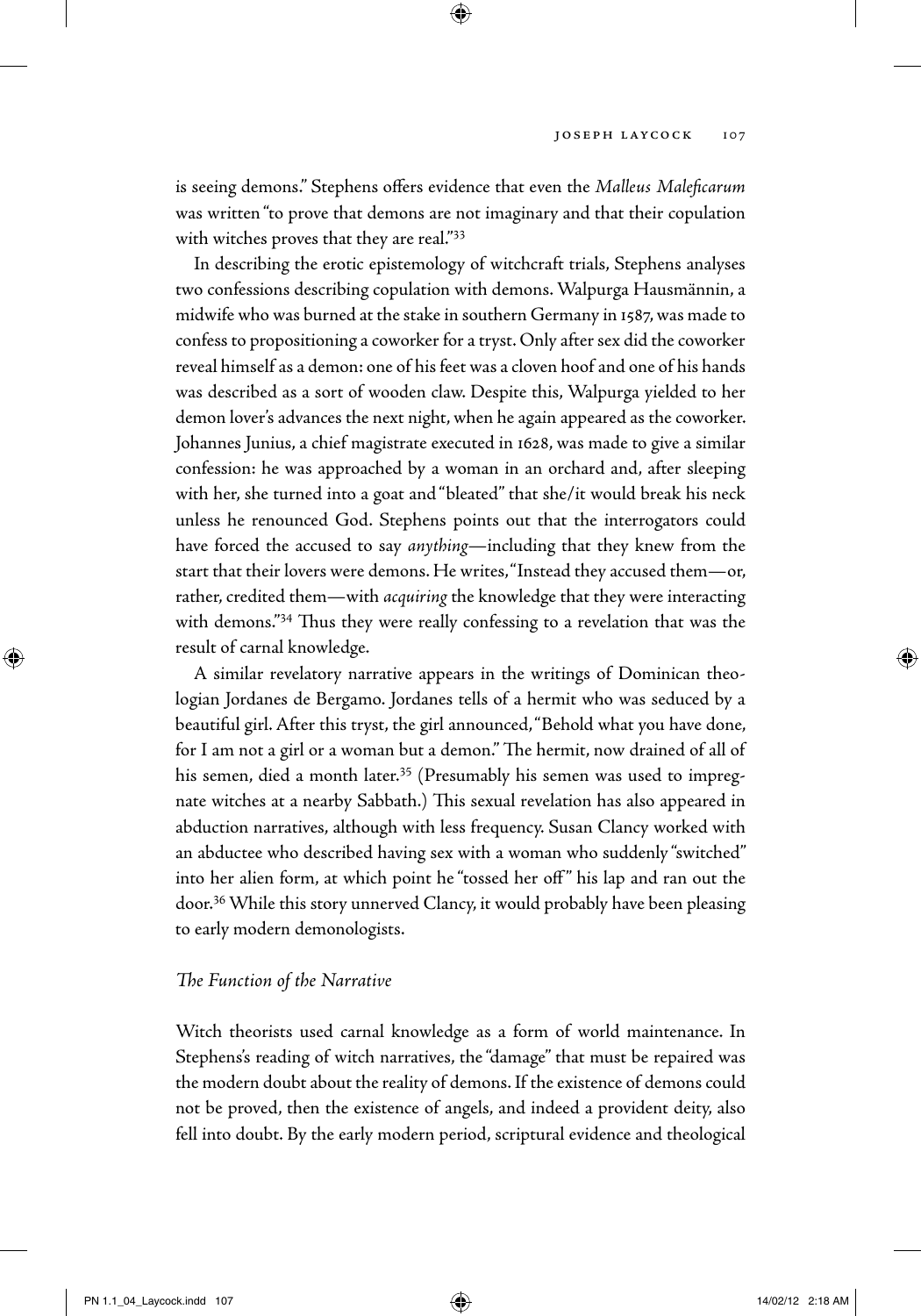proofs were apparently no longer sufficient to shore up faith in the supernatural. Even sightings of demons were not sufficient for the reasons outlined by Vineti—such sightings could be the hallucinations of superstitious peasants. Only accounts of physical interaction provided suitable evidence for the existence of demons. Despite the fact that these theologians saw sex as sinful, erotic knowledge somehow remained the highest form of epistemology. Only by creating an archive of confessions describing copulation with demons in physical space could the reality of demons (and therefore angels) be proved. The inquisitors were actually demonologists for whom the persecution of witches was a means to this end.

The succubus continued to fascinate long after the great witch hunt and the Inquisition had subsided. In the early modern period, only theologians actively sought direct knowledge of the diabolical. Now everyone is free to confront the diabolical in his or her own attempt to draw nearer to the transcendent. Michael Cuneo's *American Exorcism* includes an account by the self-appointed Catholic demonologists Ed and Lorraine Warren, who were summoned to help a couple in West Pittston, Pennsylvania. The couple complained of repeatedly being "raped" by a succubus and an incubus. They contacted the Warrens after the diocese of Scranton refused to perform an exorcism.37 The role of the Warrens in interpreting their clients' experiences and cocreating diabolical encounters is yet another expression of dialectic associated with carnal knowledge.38 Fortunately, it is no longer necessary to persecute or torture women in order to achieve this dialectic. As with alien abduction, interlocutors need not resort to coercion in the construction of modern exorcism narratives.

#### alien abduction

#### *The Phenomenon*

Many theorists—academics as well as UFOlogists—have noted the connections between accounts of alien abduction and older stories of visitations by demons.39 The author and abductee Whitley Strieber draws parallels between his experience and accounts of succubi in early modern witchcraft texts, including the *Malleus Maleficarum*. 40 Similarly, Clancy quotes a Muslim abductee from Palestine thus: "The Koran talks about how people can be occupied by aliens. They can live in them. In my country, people are being occupied by these creatures. In your country, I saw a documentary on demonic possession.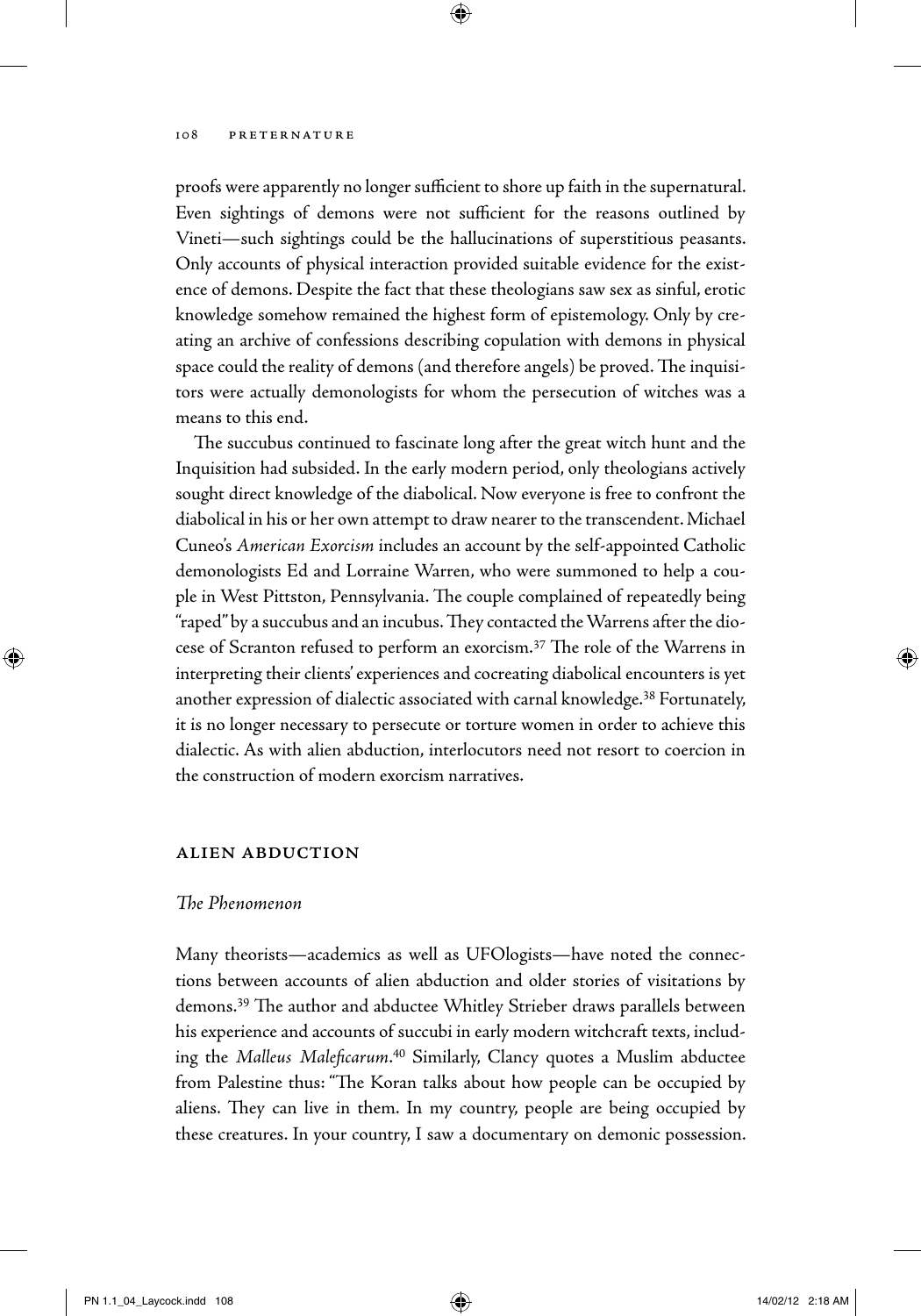They are not demons—they are aliens. There is a consistent pattern."<sup>41</sup> These theorists are correct in that there is an underlying phenomenon behind these descriptions. While UFOlogists see this connection as evidence of otherworldly beings, however, psychologists and sociologists see an insight into human nature.

Modern UFOlogy began in 1947 and is a product of the Cold War. In June of that year, a pilot named Kenneth Arnold experienced a sighting while flying near the Cascade Mountains in Washington State. He described nine glittering objects flying in *V* formation. He said they moved the way "a saucer would if you skipped it across the water." Arnold was misquoted as seeing "flying saucers."42 This started a rash of sightings of literal flying saucers. Many early UFOlogists did not assume these were alien spaceships. Rather, they were alarmed that these sightings might be aircraft representing a foreign power.

The same month that Arnold saw the first modern UFOs, a rancher near Roswell, New Mexico, found a pile of debris. According to an article appearing in the *Roswell Daily Record* on July 9, the debris contained such banal material as tinfoil, paper, and tape. While the actual source of this debris was never confirmed, it was clearly human-made and of terrestrial origin. The legend of the Roswell crash emerged decades later through the tabloids. In February 1978 an article in the *National Enquirer* first reported that the debris had been a spacecraft. In 1981 the supermarket tabloid *The Globe* added that alien corpses had been retrieved.43 In 1995 Fox aired its "Roswell autopsy footage." This material was sold to the network by a man in Britain, who claims he found it while searching for footage of Elvis during his military service in the late 1950s.<sup>44</sup>

The first report of an "alien abduction" occurred in 1961. Clancy notes, however, that the United States had been primed for this experience by a decade of alien invasion movies. Notably, the 1953 film *Invaders from Mars* featured aliens that kidnap people from a small American town, anesthetize them using special lights, and implant them with mind-control devices. This film also contains the abduction trope of a woman's navel being pierced with a long needle.<sup>45</sup>

Betty and Barney Hill were an interracial couple who recalled being abducted by aliens during the civil rights era. Betty was a white social worker and her husband, Barney, was a black postal employee. In 1961 they experienced a phenomenon known as "missing time" while driving to Portsmouth, New Hampshire, from a vacation in Quebec. Over the following days, numerous anomalies began to accumulate, suggesting that something more had happened: Barney felt a strange compulsion to examine his genitals, the dress Betty had been wearing was inexplicably torn and had traces of a strange, pink residue, and so forth. Finally, in 1964, they underwent hypnosis to retrieve their lost memories.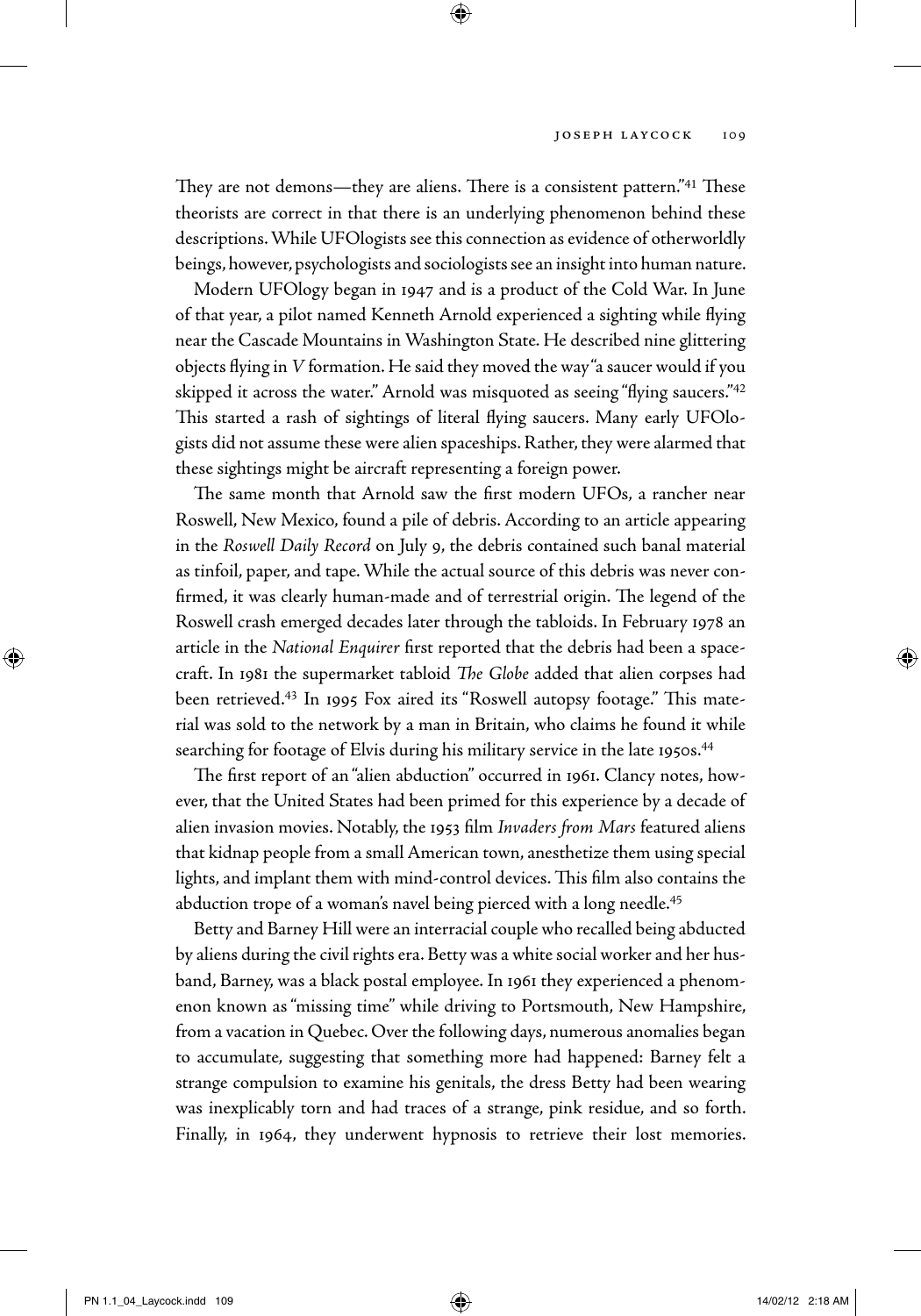Out of these sessions came a narrative in which they had been taken aboard a spaceship and medically probed by aliens with large heads and slanted eyes. Georg Ronnevig has described the Hill abduction as "the mythic first" for all future abduction narratives.46

Clancy offers strong evidence that the memories "recovered" by the Hills were actually a pastiche of science-fiction movies. Betty was a fan of this material and had already read several books on the flying saucer phenomenon before her abduction. Her memory of a long needle being inserted into her navel could have been borrowed from *Invaders from Mars*. The description of the aliens, complete with large heads and slanted eyes, may have been inspired by an episode of ABC's *Outer Limits* called "The Bellero Shield," which aired twelve days before the Hills' hypnosis session.<sup>47</sup>

Only twenty-six other cases of abduction came to light between 1967 and 1972. This changed in 1975 when NBC broadcast a made-for-TV movie about the Hills. By 1980 there were about two hundred known cases of alien abduction. This new archive of testimony caused a change in UFOlogy. While investigators had focused primarily on UFO sightings since the 1950s, they now directed their attention predominately to studying abductees.48 This shift is significant because it represents a new epistemological framework for the existence of aliens. Like the early modern witch theorists, UFOlogists had given up trying to find empirical evidence of aliens and had turned instead to the dialectic of carnal knowledge.

Narratives of alien abduction have always emphasized sexual trauma.49 Betty Hill interpreted the needle in her abdomen as a "pregnancy test," and Barney described how the aliens collected a sperm sample by placing a device over his groin.50 Barney also reported a fingerlike device pressing against "the base of his spine." Bridget Brown believes that this detail became the basis for the trope of the "anal probe," which has become "a standard and ubiquitous feature of alien abduction."51

In the late 1990s and 2000s, abduction mythology evolved further to include theories of "transgenic beings" or human/alien hybrids.52 The UFOlogist Budd Hopkins is largely credited with disseminating the theory that abductions are part of a genetic experiment. Hopkins and his colleague David M. Jacobs view the abductees' unwilling participation in these experiments as a form of rape. Jacobs comments, "No matter how they handle the experience, all abductees have one thing in common: they are victims. Just as surely as women who are raped are victims of sexual abuse or soldiers can be victims of Post-Traumatic Stress Disorder, abductees are victims."53 This is essentially a re-creation of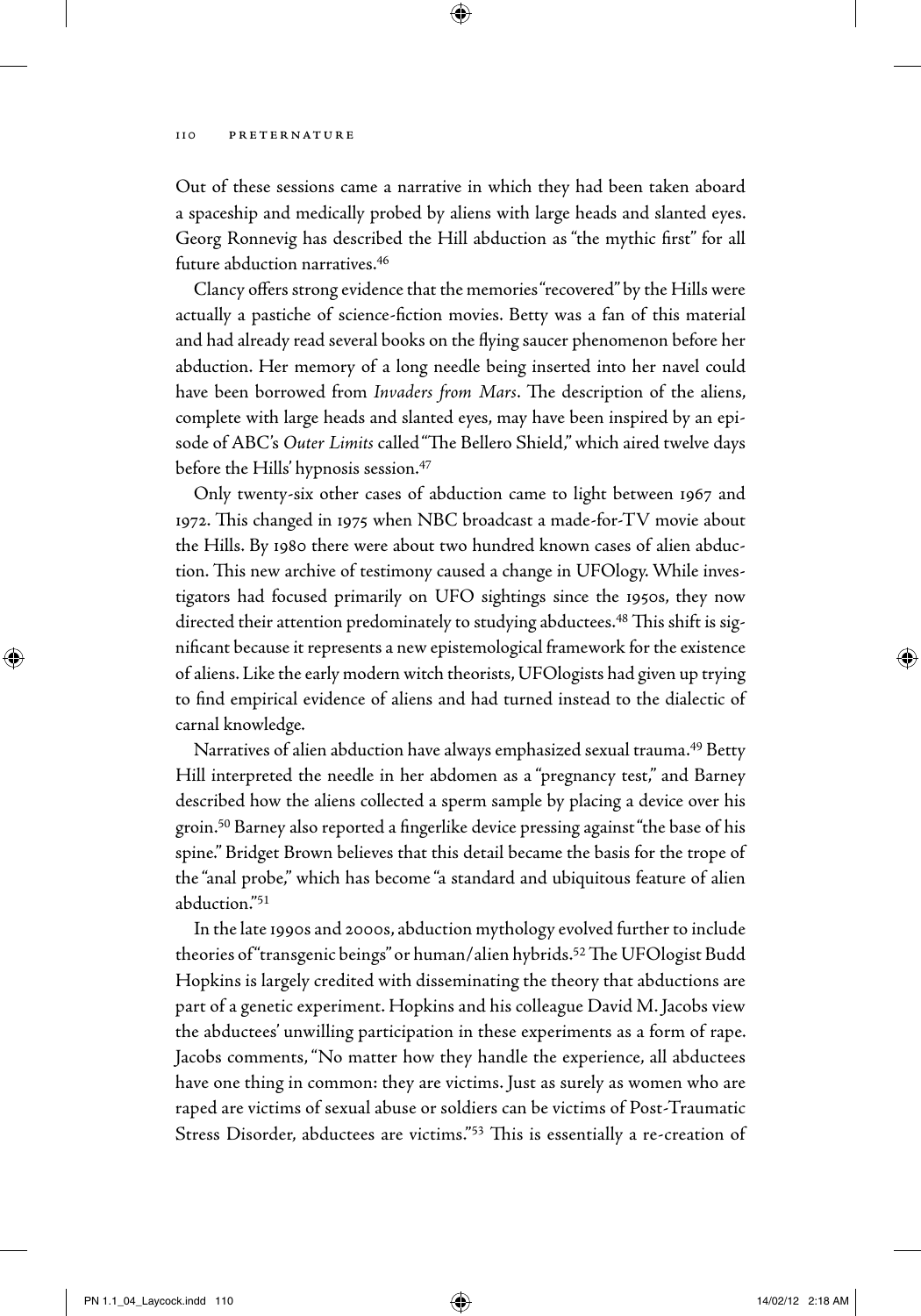the transgressive sexuality found in early modern demonology. Christopher Partridge has argued that the malevolent aliens of abductee narratives are heavily indebted to Christian demonology. In fact, he finds that UFO enthusiasts are particularly fascinated by the story of the Nephilim, which they have reinterpreted as ancient human/alien hybrids.<sup>54</sup> Conspiracy theories involving such beings replicate the concern in the *Malleus Maleficarum* that the spawn of incubi are populating the world. Even the tableau of the nocturnal witches' Sabbaths seems to have been re-created with the aliens' technological phallus replacing the Devil's icy penis. Patricia Barbeito explains that abduction narratives are now "replete with images of women, and to a lesser extent men, lying naked, penetrated by a variety of metallic objects and attached to machines."55

Without these lurid details, it is possible that interest in UFOs might not have survived the Cold War. In 1997 a CNN poll indicated that 65 percent of respondents thought that UFOs had actually visited Earth.<sup>56</sup> While this was probably due to the feedback loop described by Shermer,<sup>57</sup> carnal knowledge may have also been a factor. Certainly terrified and weeping abductees made better fodder for television shows than blurry photographs.

#### *Constructing the Narrative*

Many theorists have postulated a link between alien abduction and the rise of psychotherapy at the end of the twentieth century. Wendy Kaminer attributes both alien abduction and SRA to what she calls "the recovery movement." The recovery movement, according to Kaminer, emphasizes "healing" over reason and feelings over evidence.<sup>58</sup> The entire alien abduction phenomenon is premised on an idea associated with psychotherapy: repressed memories. This is a hypothesized defense mechanism in which the mind responds to pain by rendering traumatic memories inaccessible to conscious awareness. The same mechanism is also essential to "uncovering" narratives of SRA. While the idea of repressed memories has its roots in Freudian psychology, most psychological research shows that traumatic events have the opposite effect on memory: rather than forgetting, most people find they are unable to stop thinking about them.59 Most psychologists have now dismissed repressed "memories" as nothing but constructed fantasies. In *The Myth of Repressed Memory*, Elizabeth Loftus explains that memory is not analogous to a file folder or a computer hard drive located within the human brain, as is commonly imagined. Instead, she explains that the reality of memory is more malleable and evasive.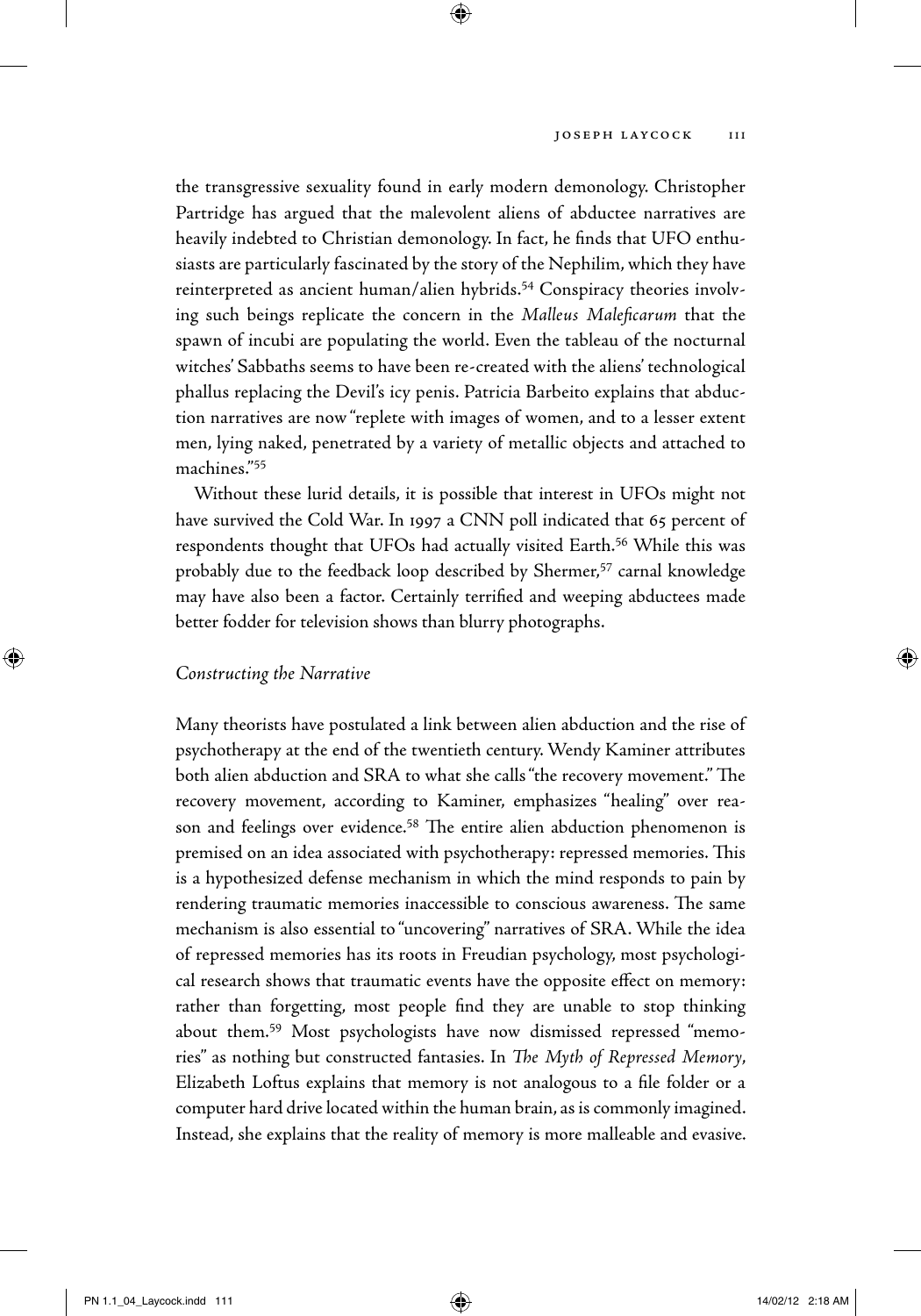Curiously, she writes, "I must admit that memories are more of a spiritual than a physical reality."60

Because memories of abduction are believed to be repressed, the only way they can be recovered is through hypnosis.<sup>61</sup> This means that the majority of abduction narratives are the product of a dialectic between an experiencer and a hypnotist. One of the leaders of this movement was the Harvard psychologist John Mack, who heavily endorsed hypnosis as a tool for uncovering memories of alien abduction. Mack reportedly commented that when you are with a hypnotized patient you are "in the presence of a truth teller, a witness to a compelling, often sacred reality."62 Several theorists have noted that psychotherapy has begun to take on a quasi-religious role since the 1960s and 1970s.<sup>63</sup> Indeed, just as aliens have largely replaced demons, psychotherapists have replaced inquisitors as the interlocutors of carnal knowledge. While abductees come willingly to the hypnotist, they nevertheless undergo a process in which emotional and physical self-control are relinquished to another.64

Because of this, abduction narratives invoke a very personal, embodied epistemology for which scientific rationalism is often no match. One abductee is quoted thus: "I know you think it sounds weird. Everyone does. I do too. But what you don't understand is that I know the abduction was real, so it doesn't matter what you think. What I felt that night was . . . overwhelming . . . terrifying. . . . There was something in the room with me. All I can say is that it happened to me, it didn't happen to you. . . . I felt them. Aliens."65 Understandably, abductees are often hostile when confronted with discursive, rationalist epistemologies. Clancy describes an experience after an interview, in which she overheard an abductee in another room talking on her cell phone, saying, "And then she brings up this sleep paralysis shit. 'Oh, what really happened is sleep paralysis.' Riiight! How the fuck does she know? Did she have it happen to her?"66

#### *The Function of the Narrative*

Skeptics who have met abductees often describe their surprise at how rational and intelligent they seem.<sup>67</sup> What motivates these individuals to seek out hypnosis? Perhaps a more important question is what motivates professionals to hypnotize people and archive their abduction narratives? An explanation of abduction narratives can be approached either as a social problem or through methodological individualism. While psychopathological explanations were once dominant, these appear to be waning. More recent interpretations view the phenomenon either as the product of changing social conditions or as an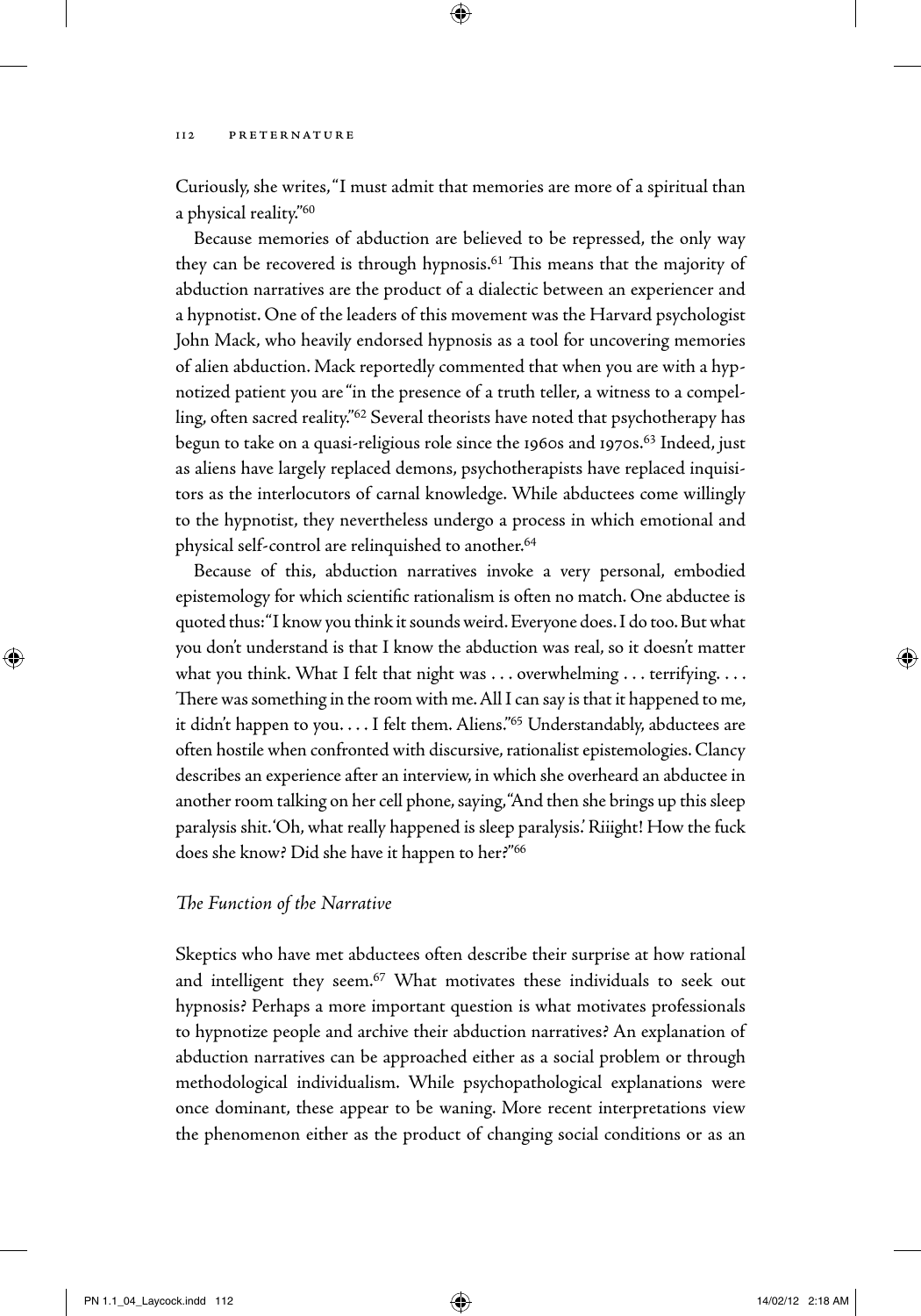individual quest for meaning. Either way, abduction narratives can be read as a use of carnal knowledge to restore a sense of meaning.

One popular theory is that alien mythology is a response to the stresses of the modern world. As early as the 1950s, Carl Jung speculated that sightings of flying saucers are tied to changes in the collective unconscious caused by the stress of the Cold War.<sup>68</sup> The link between a government conspiracy and alien powers that has become part of modern abduction mythology also points to the modern breakdown of the social order. At a conference on alien abduction at MIT, the audience was asked if they trusted aliens more than the military. The response was an enthusiastic "yes."69 Now that the threat of nuclear war has subsided, environmental devastation is rapidly taking its place in abduction narratives.70

Another condition of modernity that may be fueling alien mythology (as well as reliance on carnal knowledge) is what Anthony Giddens calls "radical doubt."71 Not only is the government no longer trustworthy, but no expert or media outlet is considered above suspicion. Jodi Dean writes, "I will argue that the phenomenon [belief in alien abduction] is symptomatic of a historical period during which people have come to feel increasingly divested of the ability or authority to know what is real or true about themselves and the world in which they live."72 This condition of radical doubt may, in fact, be the reason for the survival of carnal knowledge into the modern era.

From the perspective of methodological individualism, numerous causes have been suggested for why one might seek help recovering memories of abduction. One explanation is that abductees are simply masochists who receive sexual gratification from being dominated and violated by aliens.73 Bridget Brown adds that abduction narratives allow some people—particularly men—to explore dominatrix fantasies.74 This interpretation could certainly be applied to *Communion*, in which Strieber describes being sexually penetrated by a female alien.75 This theory can also be used to explain modern demonology. The Warrens' description of their client being attacked by a succubus is highly pornographic. Cuneo quotes them thus: "A voluptuous young woman was on top of Jack, riding him in the position of sexual domination. . . . He lay there and simply watched the demon perform."76 Being the experiencer of carnal knowledge comes with what Foucault calls "speakers' privilege."77 Not only can experiencers talk freely about their sexual encounters with an unseen other, they can describe orgasm during violent, transgressive sexual acts without shame or censure. This aspect of being an abductee may certainly be appealing to some.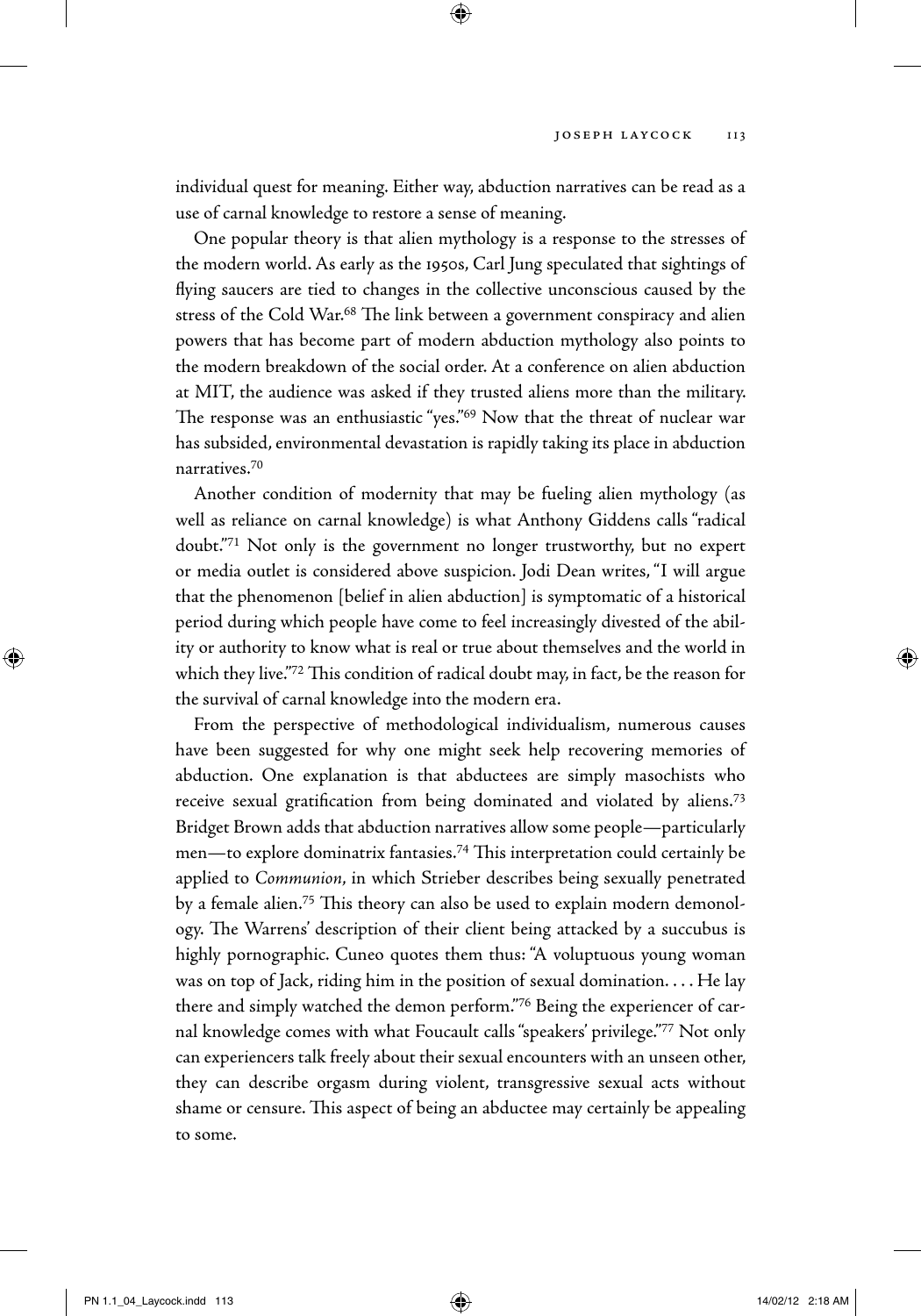But it would be myopic to conclude that abduction narratives are motivated solely by sexual titillation. Virtually all abductees come to attribute tremendous meaning to their experience. This is the function of world maintenance. Brown notes that the aliens *need* the abductees.78 As frightening as their experience is, it signifies that their genetic material is of cosmic importance. Ronnevig takes this a step further and adds that abductees become "heroes in a cosmic soteriological project."79

Finally, Clancy describes an audio recording of an abductee under hypnosis that takes a religious turn. The tape began with cries of anguish as the abductee "relived" being probed by aliens. Then the abductee suddenly exclaimed, "Are you my Lord Jesus? I would recognize my Lord Jesus. I love you. God is love and I love you.  $\ldots$  Oh praise God, praise God! I know I am not worthy."80 Many abductees ultimately arrive at a similar experience of transcendence or spiritual insight.<sup>81</sup> This process through which abductees make sense of their experiences, gradually moving from rape to enlightenment, bears a similarity to the ascending steps of erotic knowledge as described by Socrates in the *Symposium*. 82 Because the process of "recovering" abduction memories does not rely on coercion, it may well be the truest expression of pre-Christian carnal knowledge in the modern world.

While there is no shortage of scholarly literature about the alien abduction phenomenon, I have found little analysis of the motivation of the hypnotists, without which these narratives could not exist. This is especially odd considering that in the case of witch trials and Satanic panic, most of the inquiry focuses on the interlocutors and not on the experiencers. Stephens argues that John Mack and Heinrich Kramer were essentially engaged in the same project of proving the existence of an unseen order of beings.<sup>83</sup> This interpretation means that the hypnotists as well as their patients are engaged in a project of world maintenance.

#### satanic ritual abuse

#### *The Phenomenon*

It can be argued that the phenomenon known as "Satanic panic" is directly descended from the witch hunts of early modern Europe. The fear that society has been infiltrated by agents of Satan can be traced in America back to the Puritans. But belief in SRA—that Satanists are torturing and sexually abusing children for religious purposes—did not arise until the late twentieth century.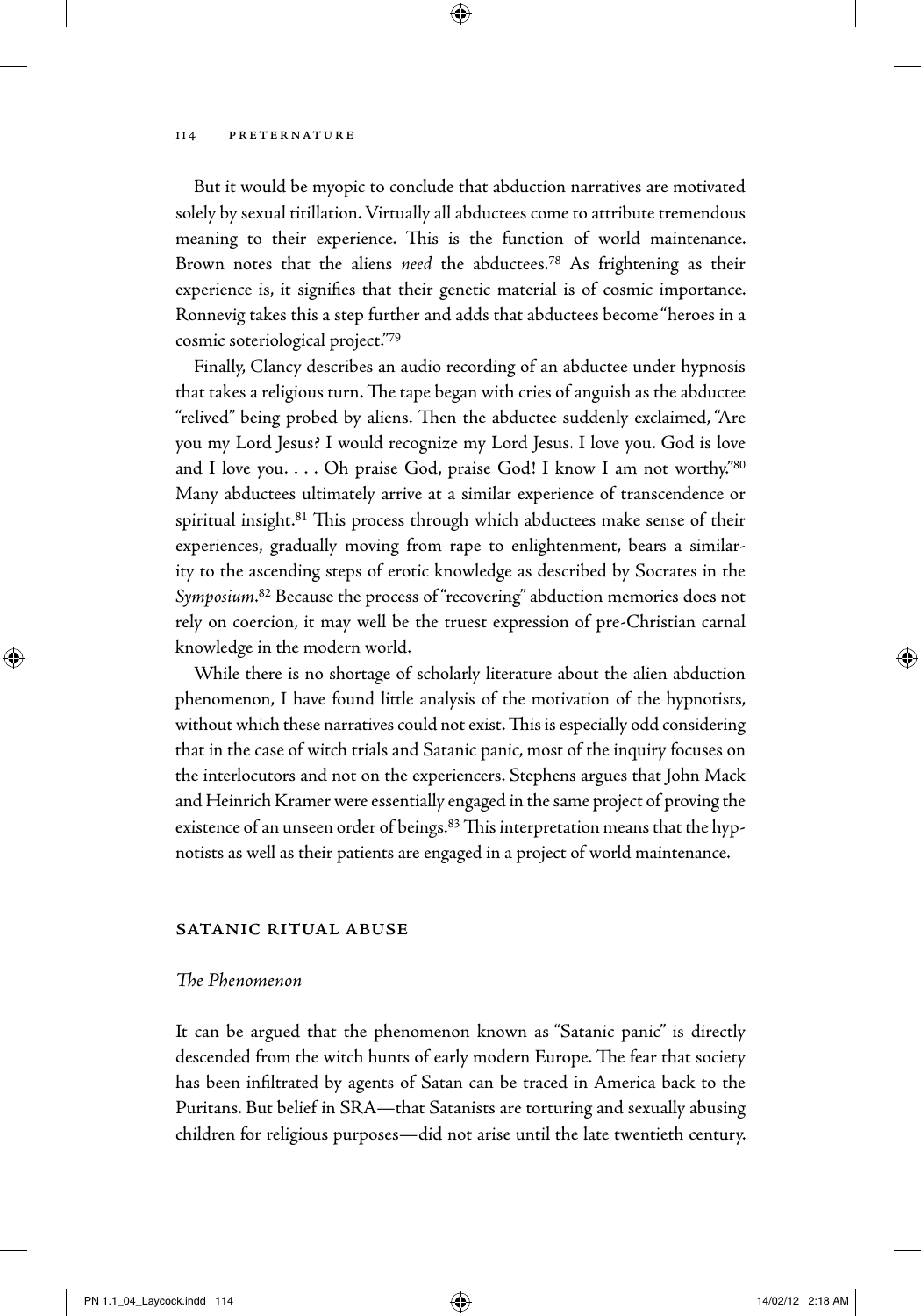Stories of SRA sprang to life in the 1980s and experienced a slow decline throughout the 1990s. The SRA debunkers Debbie Nathan and Michael Snedeker give the following description of this belief:

According to a claim that has been promoted for more than a decade by preachers, police, prosecutors, psychotherapists, child-protection workers, and anti-pornography activists, there exists in this country—and, indeed, around the world—a massive conspiracy of secret satanist cults that have infiltrated everywhere into society, from the CIA to police stations to judges' chambers and churches. The Devil worshipers have even secreted themselves in day-care centers and preschools, the story goes, where they pose as teachers. This prospect has been particularly frightening, for it is said that satanists consider youngsters attractive prey for rape and torture and easy recruits for their faith.84

A description presented by a believer is, if anything, more fantastic. Valerie Sinason, a child psychotherapist, writes:

After eight months in which the patient [a woman in Sweden with "a severe learning disability"] described events that we found unbearable to hear, a picture was painted for us of one aspect of contemporary Satanism. Men and women, dedicated to Aleister Crowley's guiding principle "Do what thou wilt shall be the whole of the Law," worship Satan as their god in private houses or in churchyards and forests. In so doing they literally turn upside down any moral concept that comes with Christianity. They practice every sexual perversion that exists with animals, children and both sexes. They drink blood and urine and eat faeces and insects. They are involved in pornographic films and drug-dealing as a means of raising money. They are highly organized, successful in their secrecy and have a belief that through this pain and abuse they are getting closer to their god.<sup>85</sup>

Sinason's claim that she is describing only "one aspect of contemporary Satanism" warrants some exegesis. Colin Ross explains that there are five levels of Satanism. These are (1) isolated criminal deviants, (2) teenage dabblers, (3) noncriminal public Satanic churches, (4) narcosatanistos,  $86$  and (5) orthodox, multigenerational Satanic cults.<sup>87</sup> Advocates of SRA claim that skeptics deliberately portray only the most fantastic manifestation of Satanism—which they still argue exists—as representative of the entire phenomenon.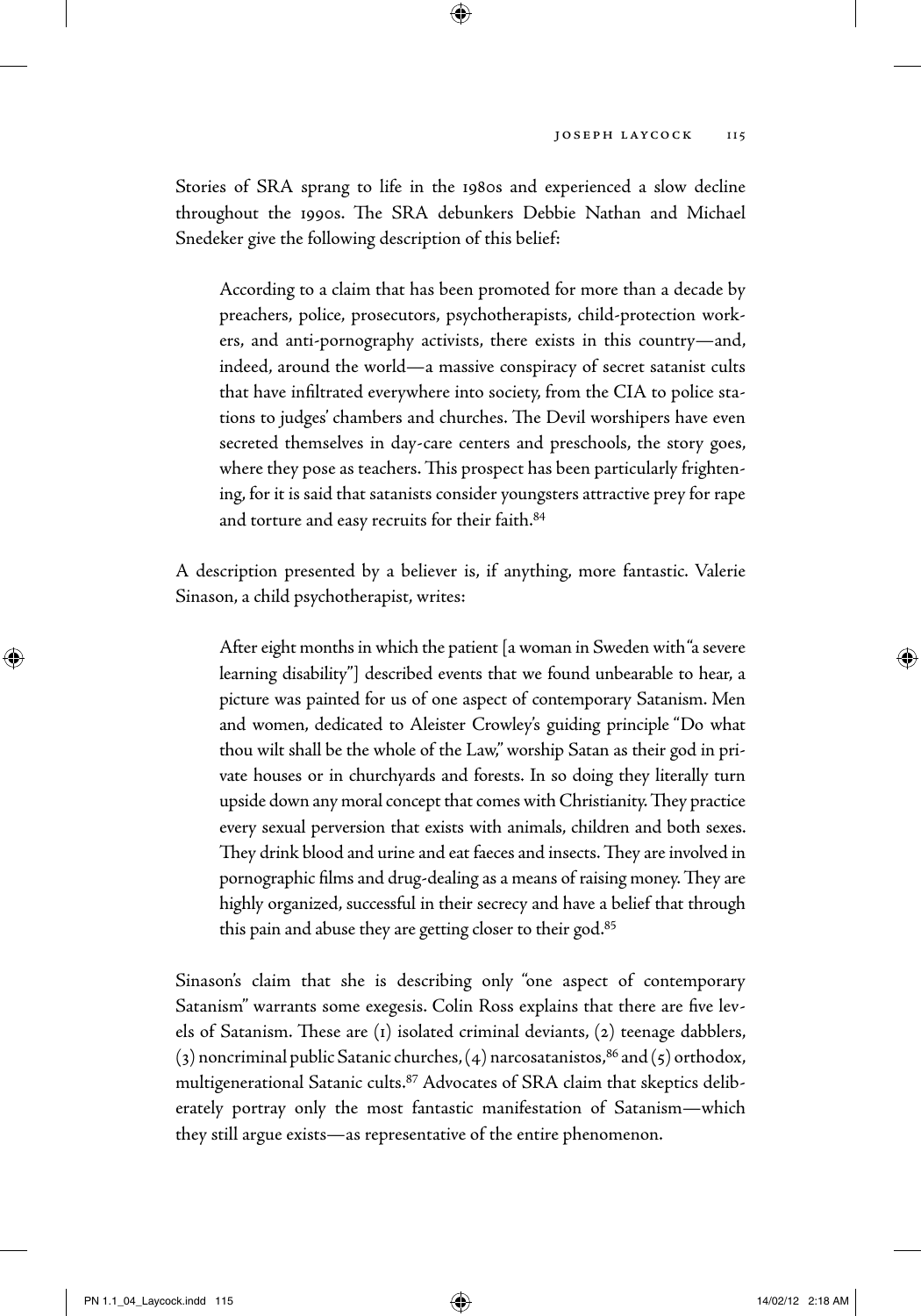Unlike alien abduction, psychologists who endorsed the reality of SRA found it fairly easy to disseminate their ideas through scholarly presses throughout the 1980s and 1990s. The psychological literature about SRA frequently contains claims about religion that are patently absurd to experts in religious studies or anthropology. For instance, it is often alleged that modern Satanism is the descendant of ancient Gnostic sects and various pagan religions.88 In *Cult and Ritual Abuse*, James Randall Noblitt and Pamela Sue Perskin suggest that black masses really occur and are probably a descendant of the pagan rites described in James Frazer's *Golden Bough*. 89 One of the only scholars in the field of religion to advocate the reality of SRA is Carl Raschke. In his book on Satanism, *Painted Black*, he excoriates other academics for ignoring the obvious evidence of a Satanic conspiracy: "In their information retrieval and assessment, the so-called experts, however, have frequently lagged severely behind the lay public. There has been a tendency among some in the field of the study of religion, particularly those who should know better, to dismiss the entire subject as a tabloid-inspired wave of frenzy simulating audience reaction to, say, the latenight television series 'Tales from the Dark Side.' An analogy has also been drawn with UFO sightings."90 Indeed.

Even if the historical claims about Satanism could be accepted, the claims of SRA narratives are almost as fantastic as those of witch confessions and abductees. Testimony from allegedly abused children included being raped and sodomized with weapons, being forced to perform in pornographic films, participating in the ritual slaughter of animals and infants, being abducted in vans, boats, and airplanes, and being told that their parents would be killed if this abuse were ever discovered.<sup>91</sup> In the case of adults who recover memories of SRA, the parents themselves are often Satanists. One adult "survivor" remembered watching a baby being barbequed alive at a family picnic in a public park. Another came to believe that she had consumed the body parts of two thousand people a year.92 Shermer describes a woman who recalled being served a meal of dead babies "buffet style."93 According to one expert, the CIA, NSA, the Mafia, and a cabal of business leaders all operate a network of Satanic cults. Nazi scientists created this conspiracy after World War II with the goal of (what else?) world domination.94

While the scope of Satanic conspiracies theories has no bounds, at the center is always sexual trauma. Frankfurter notes that the published stories of SRA "placed sexual monstrosity at the center of the tableau of evil." He buttresses this point with an account of an initiation ritual from an alleged SRA survivor. After being baptized in the blood of freshly dismembered dog, the Satanists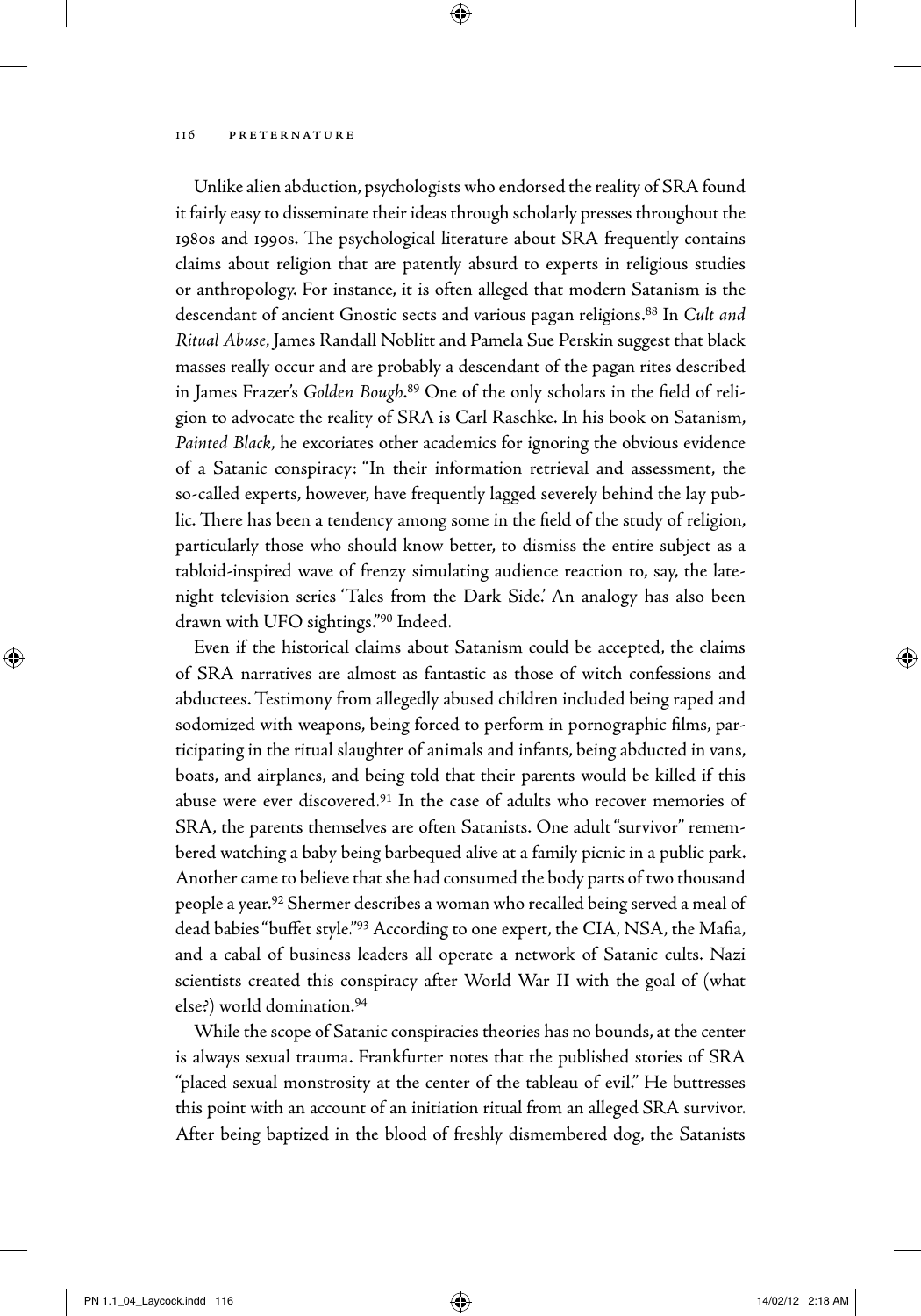approached her with a candle: "The long white taper was lit and ceremoniously held over me, wax was dripped carefully onto each of my nipples. It was then inserted, still lit, into my vagina. In this way I was welcomed into the faith."95 Save for the explanation that this is "a ritual," the purpose behind these penetrations is no less mysterious than those of the abduction narratives.

Like alien abduction narratives, SRA is allied with psychotherapy and founded on the premise that traumatic memories are repressed. The first book on SRA was *Michelle Remembers*, published in 1980 by the psychotherapist Lawrence Pazder about his patient Michelle Smith. The dialectic between Pazder and Smith—who later married—is yet another example in which a narrative is cocreated through an embodied relationship. Smith suffered from depression and Pazder had been treating her for several years. In 1976, after having a miscarriage, Michelle commented that she needed to tell him something but did not know what it was. Pazder concluded that Michelle was repressing something, and not long after she developed a rash. This rash served the same epistemological function as the Devil's marks found on witches or the various scars and marks found on abductees. Pazder concluded, "Her body was trying to speak and thereby relieve the pressure."96 Over the next fourteen months, Pazder and Smith underwent hundreds of hours of hypnosis. During this time, Smith repeatedly regressed to the age of five and relived experiences that allegedly took place in 1954.

Smith alleged that her mother had been part of a Satanic cult that had tortured her extensively. The atrocities described in *Michelle Remembers* actually surpass those of the *Malleus Maleficarum*: Smith had been tortured and sexually abused; she had also been forced to assist in murders and infanticide; she had been confined within an enormous effigy of Satan;<sup>97</sup> her teeth had been removed and horns and a tail had been surgically grafted onto her body. She had also witnessed the assemblage and animation of a Frankensteinian monster, hell, and Satan himself—whose return to Earth was prevented when Smith resisted her family's Satanic conjuring ritual. What is astounding is that for Pazder, the fact that Smith had a rash was deemed sufficient empirical evidence to prove all these claims. Pazder identified the rash as a "body memory" of having been touched by Satan.98 *Michelle Remembers* was eagerly consumed by Americans in the late twentieth century and may represent the ultimate triumph of carnal knowledge over rational epistemology in the modern era.

*Michelle Remembers* inspired a full-blown moral panic over SRA that led to actual prosecution that ruined lives. The most famous legal case of the SRA panic was the McMartin preschool trial, which lasted from 1984 to 1990.<sup>99</sup> In 1983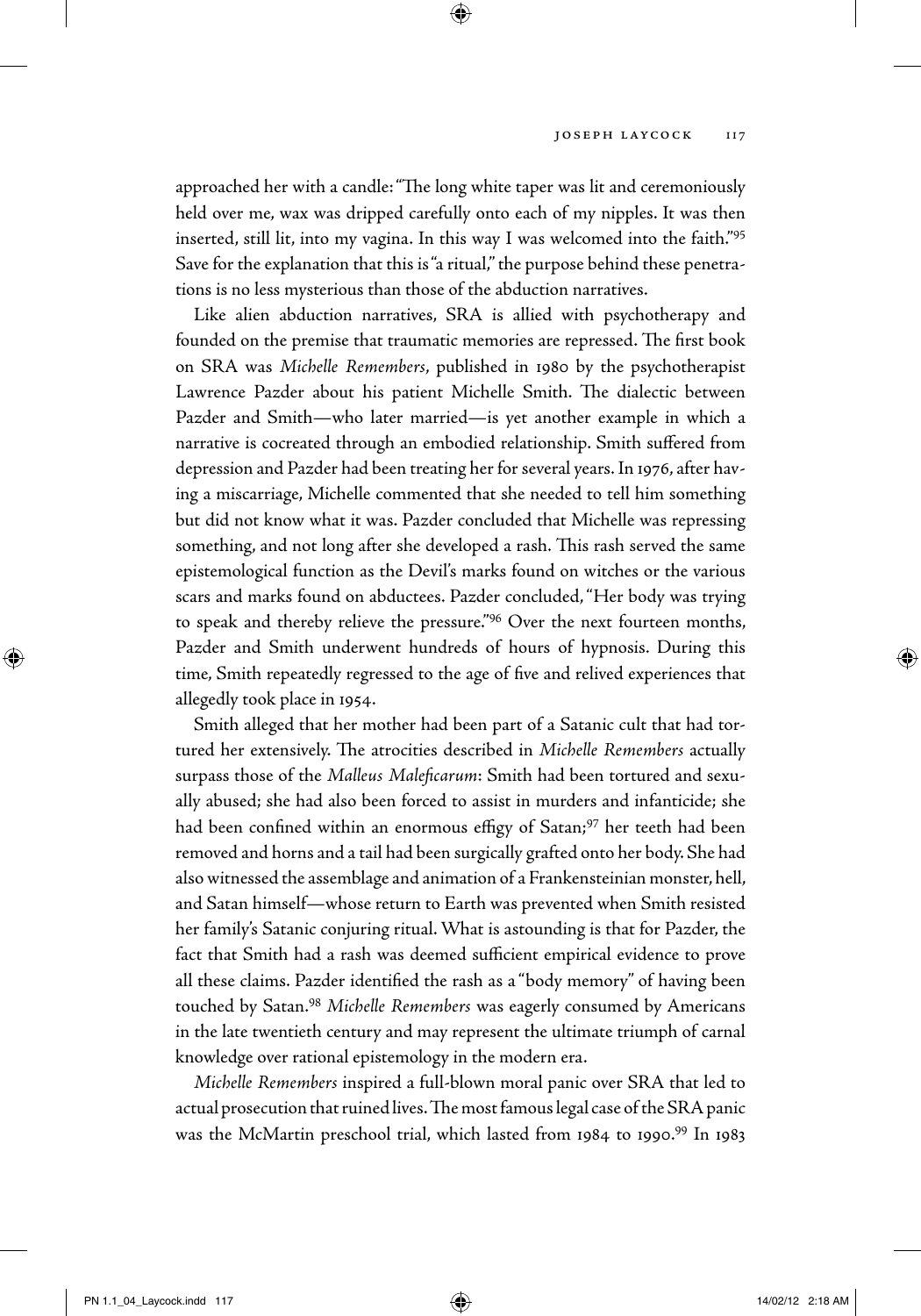Judy Johnson accused a McMartin teacher, Raymond Buckey, of sodomizing her child. In response, the police sent a form letter to approximately two hundred parents, asking them to question their children about such topics as sodomy, pornography, and bondage. In closing, the letter stated, "Do not contact or discuss the investigation with Raymond Buckey, any member of the accused defendant's family, or employees connected with the McMartin Pre-School."100 This resulted in hundreds of children—both current and former McMartin students—being interviewed by an abuse therapy clinic. It was from sessions with therapists that allegations of SRA first began to occur. Children reported seeing McMartin employees fly, being taken in hot-air balloons, and being led to tunnels under the school.101 Eventually eight employees of the McMartin preschool were charged with 321 counts of child abuse involving 48 children.102 Despite the total absence of any material evidence, the prosecution persisted for seven years, even after Johnson, the original accuser, was hospitalized for acute schizophrenia.103

Although everyone accused in the McMartin trial was eventually acquitted, media coverage only fueled the moral panic. The term "ritual abuse" was coined during the trial and similar cases sprang up all over the country. Formal advocacy groups with names like "Believe the Children" were also created during the McMartin trial.<sup>104</sup> In 1994, 70 percent of people surveyed for the women's magazine *Redbook* reported belief in the existence of abusive Satanic cults (even more than believed in aliens); 32 percent rationalized the absence of proof by explaining that "the FBI and the police ignore evidence because they don't want to admit the cults exist."105 (In fact, the FBI did launch an investigation into SRA, but found no physical evidence of its existence.)106 Finally, 22 percent reported their belief that cult leaders use brainwashing to ensure that the victims would not tell.<sup>107</sup> Throughout the 1990s, numerous people, many of them teachers and day-care providers, were accused of SRA. Many were acquitted only after being bankrupted by legal fees. Others were fired, driven out of their communities, or forced to give over their children to child protective services. Some spent months in jail for crimes that were almost certainly never committed.108

#### *Constructing the Narrative*

The dialectic through which SRA narratives were produced sometimes resembled the therapeutic setting of the abduction narrative. In other cases, it resembled the interrogation of witches. In still other instances—particularly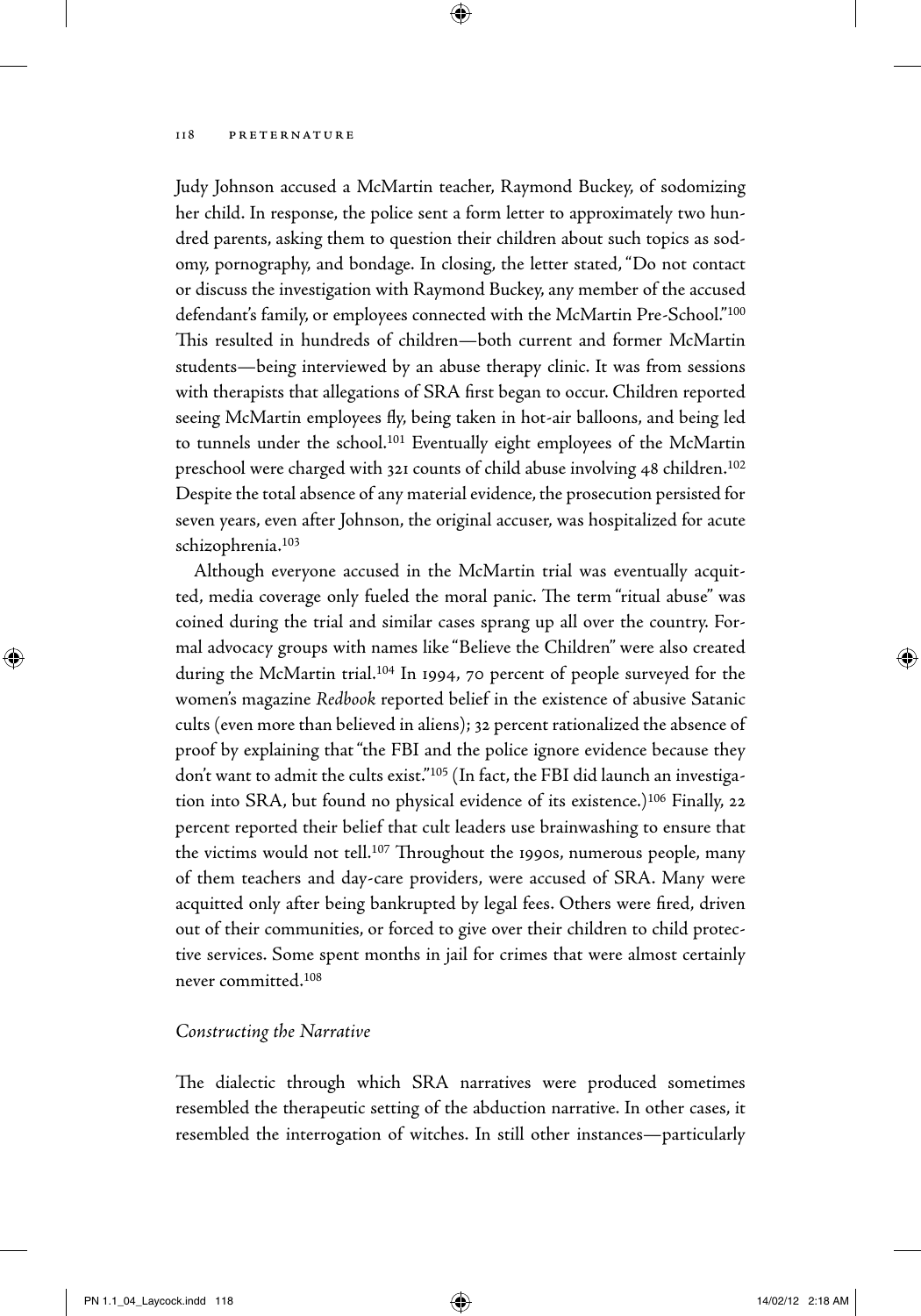in the case of children—it appears to have been a mixture of suggestion and coercion. During the 1990s, through the recovery movement, many adults found recovered memories of both mundane abuse and SRA. In 1988 Ellen Bass and Laura Davis published *The Courage to Heal: A Guide for Women Survivors of Child Sexual Abuse*. It sold more than 750,000 copies and triggered a memory recovery industry. Shermer estimates that if the number of abuse survivors projected in this book is accurate, then the United States is home to at least 42.9 million sex offenders.109 *The Courage to Heal* advised readers, "If you think you were abused and your life shows the symptoms, then you were."110 This is essentially the same rhetoric used in alien abduction: if you think you might be an abductee, then you probably are. Whereas abduction narratives were typically shaped by science fiction, recovered SRA narratives drew details from sources like *The Oprah Winfrey Show* and *Geraldo*. 111

Accounts of SRA also appeared in confessions acquired through the more traditional methods of aggressive police interrogations. Shermer describes the exploits of Detective Robert Perez of East Wenatchee, Washington, in 1995. On a quest to uncover sex offenders, Perez charged one woman with more than 3,200 acts of sexual abuse. An elderly gentleman was charged with having intercourse twelve times in a single day—a feat he said he could not have done even as a teenager. Much like the witch trials of early modern Europe, Perez took testimony from small children and focused his accusations primarily on the elderly and the poor. (All suspects who could afford a private attorney were released.) Perez apparently interrogated one girl for four hours, threatening to arrest her mother unless she admitted to witnessing sex orgies in which her mother had participated. Shermer quotes Perez as saying, "You have ten minutes to tell the truth," promising to let her go when she signed a statement. The girl eventually signed, at which point her mother was arrested and jailed.<sup>112</sup>

The tactic of interrogating children was sometimes used during the great witch hunt as well.<sup>113</sup> While hypnotized adults contributed to the archive of SRA narratives, the testimony of children was especially prized. Children made the perfect experiencers for a dialectic of carnal knowledge because of two unstated (and seemingly paradoxical) assumptions: first, groups that advocated SRA such as "Believe the Children" were founded on the assumption that children were incapable of lying—at least when it came to abuse.114 This was the same epistemological value that inquisitors assigned to witches under torture and that John Mack assigned to the hypnotized. Second, children were simultaneously seen as incapable of simply describing their experiences, and thus required an interlocutor to serve as an interpreter.<sup>115</sup>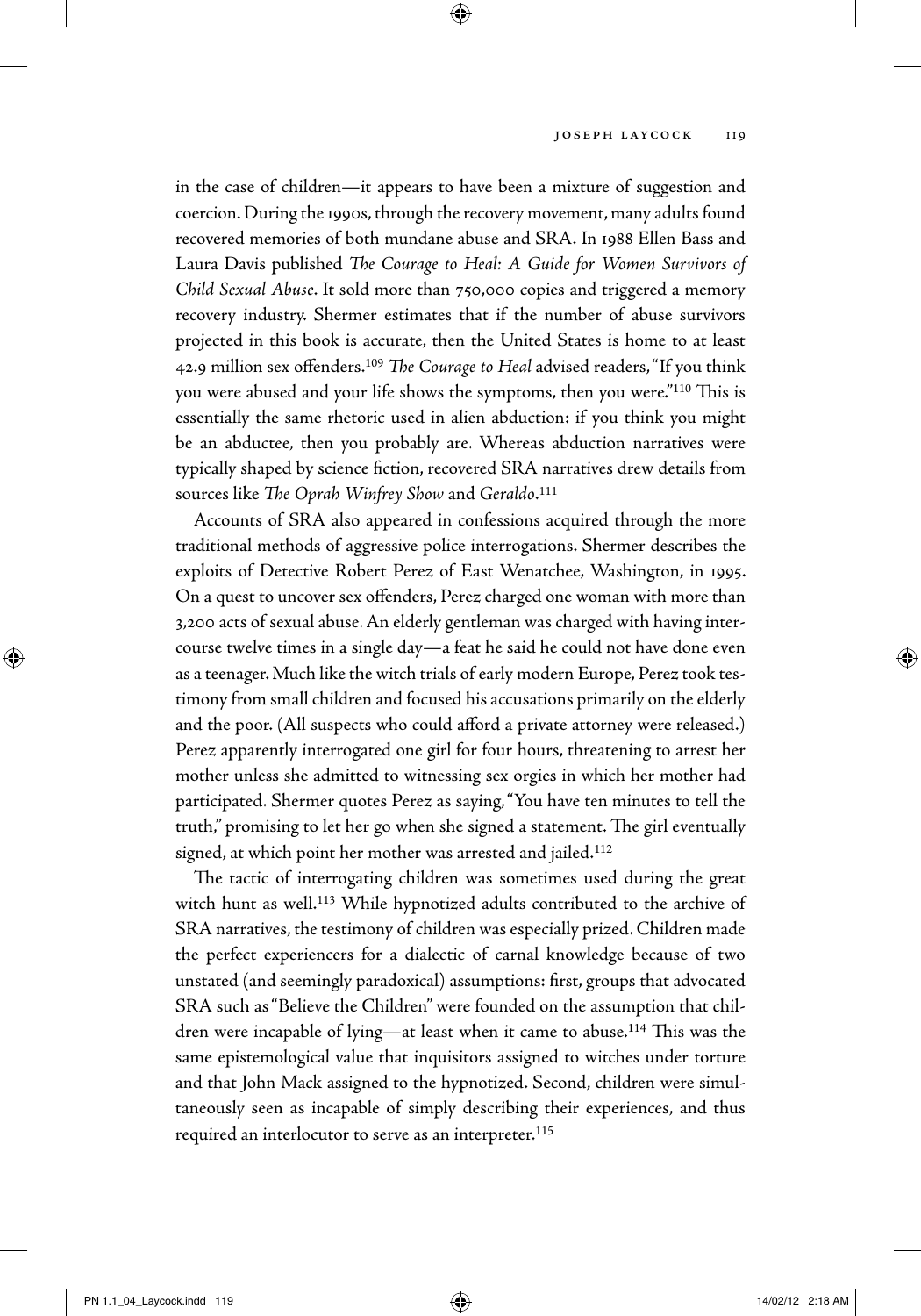Not all statements taken from children took the form of a police interrogation. Often, as with the McMartin trial, children were sent to specialists who used a variety of techniques to elicit the desired response. Many of these specialists used "play therapy," such as allowing children to speak through puppets. In some cases, suggestive questions were combined with coercion. The following is a transcript of a five-year-old boy being interviewed by a police officer and a social worker:

Adult 1: Did she put a fork in your butt? Yes or no? Child: I don't know, I forgot. Adult  $1: \ldots$  Oh, come on, if you just answer that you can go. Child: I hate you. Adult 1: No you don't. Child: Yes I do. Adult 1: You love me and I can tell. Is that all she did to you, what did she do to your hiney? Adult 2: What did she do to your hiney? Then you can go. Child: I forgot. Adult 2: Tell me what Kelly [the accused Satanist] did to your hiney and then you can go. If you tell me what she did to your hiney we'll let you go. Child: No. Adult 1: Please. Child: Okay, okay, okay. Adult 1: Tell me now . . . what did Kelly do to your hiney? Child: I'll try to remember. Adult 1: What did she put in your hiney? Child: The fork.116

Cryptic statements like "the fork" do not constitute an SRA narrative. To achieve this, the testimony of children must be massaged and interpreted by foster parents, police, caretakers, social workers, and therapists.117 But the perceived need for an interpreter is so strong that ultimately no testimony is needed from the child: to an expert, a child's behavior can be evidence of SRA. Victims of SRA allegedly show "bizarre" behavior or seem to have an overabundance of fear.<sup>118</sup>

Needless to say, eliciting these narratives is highly damaging to the experiencer—far more so than in cases of alien abduction. Many children did come to believe they had been abused and then suffered nightmares about these constructed memories. Phenomenologically, their experience of torture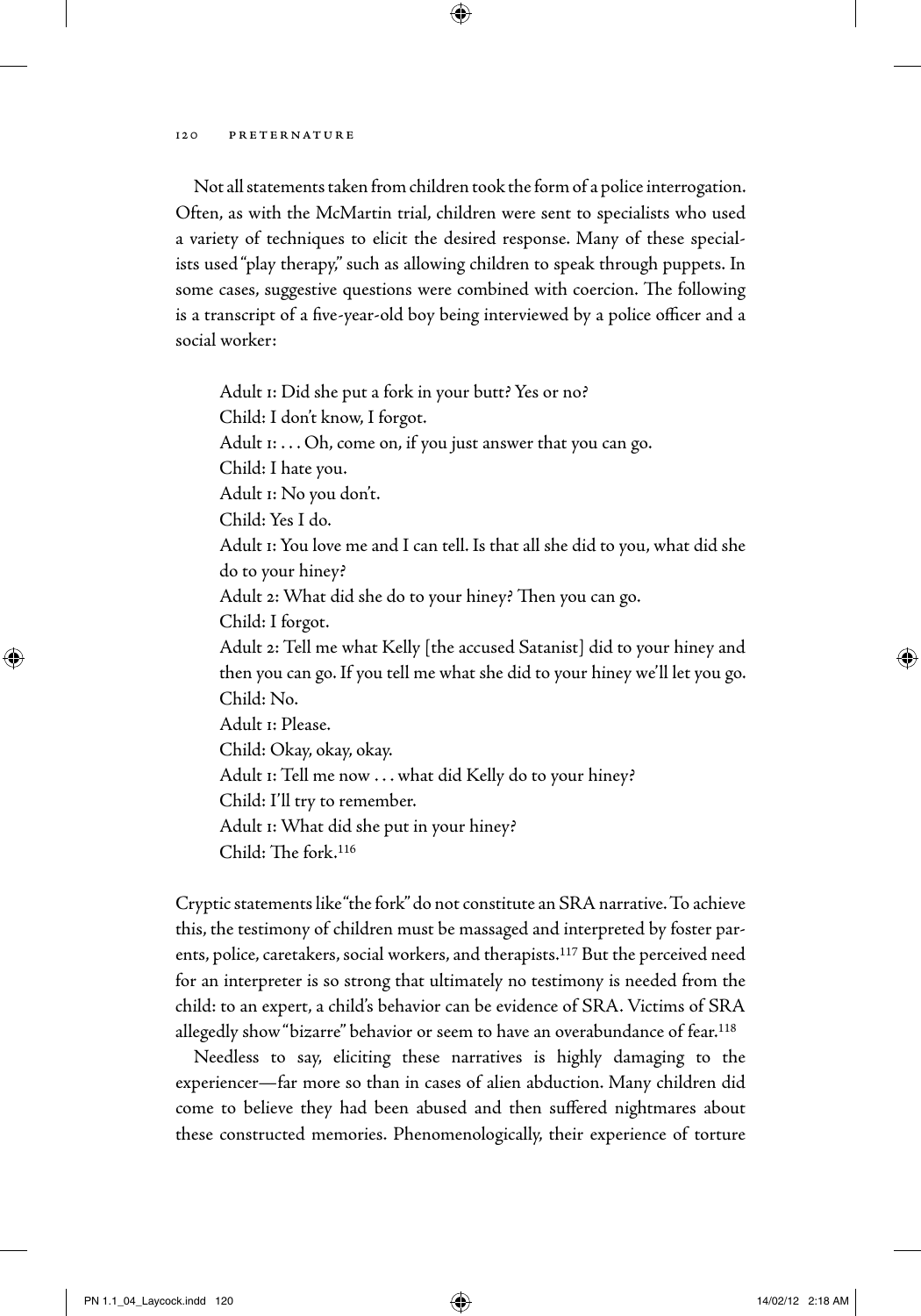is real, but was created by social workers and prosecutors rather than Satanists. Many adults who recovered memories of SRA lost the capacity to function professionally, care for their children, or relate to their spouses. Marriages and families were destroyed.119

#### *The Function of the Narrative*

The connection between Satanic panic and the great witch hunt is obvious.<sup>120</sup> La Fontaine adopts a structural-functionalist interpretation of Satanic panic, arguing it is part of a broader phenomenon of persecution that exists across cultures.121 This may be the case, but there were important cultural factors that seem to have catalyzed and shaped the panic over SRA. Kaminer attributes Satanic panic to the convergence of three cultural forces: the recovery movement, feminism, and the Christian Right.122 A fourth should be added: the counter-cult movement that formed during the 1970s.123

Psychotherapy and the recovery movement laid out the epistemological framework for SRA. Additionally, since the 1970s, a growing body of childprotection officials sought to justify their positions by uncovering evidence of childhood sexual abuse.124 The social status of women was also in flux during the 1970s and many were accused, ruined, and imprisoned by the SRA scare. Kaminer has suggested that, in part, the hysteria represented cultural resistance to women's liberation and changing gender roles. The day-care providers that became the target of SRA accusations were enabling women to have careers.125 Yet, paradoxically, the feminist movement was particularly susceptible to Satanic panic.126 Feminists supported accusations of SRA in solidarity with their support of rape victims. In fact, La Fontaine describes a "training video" on detecting SRA that was produced through a feminist network and marketed through the Manchester Rape Crisis Center.127 A strange alliance seems to have formed between feminists and the Christian Right. Both groups were opposed to pornography, and Satanic panic linked this issue to far darker and larger social problems. Similarly, the counter-cult movement recruited from the Christian Right and from the ranks of mental health professionals to crusade against SRA. For instance, Noblitt and Perskin claim that David Koresh had a scar shaped like an inverted cross, suggesting he was a survivor of SRA.128

Part of the appeal of Satanic conspiracies is precisely that they can weave numerous complex social problems into a single, monolithic evil. As Michael Barkun explains, the view of the conspiracy theorist is paradoxically both frightening and reassuring. He writes, "It is frightening because it reveals the power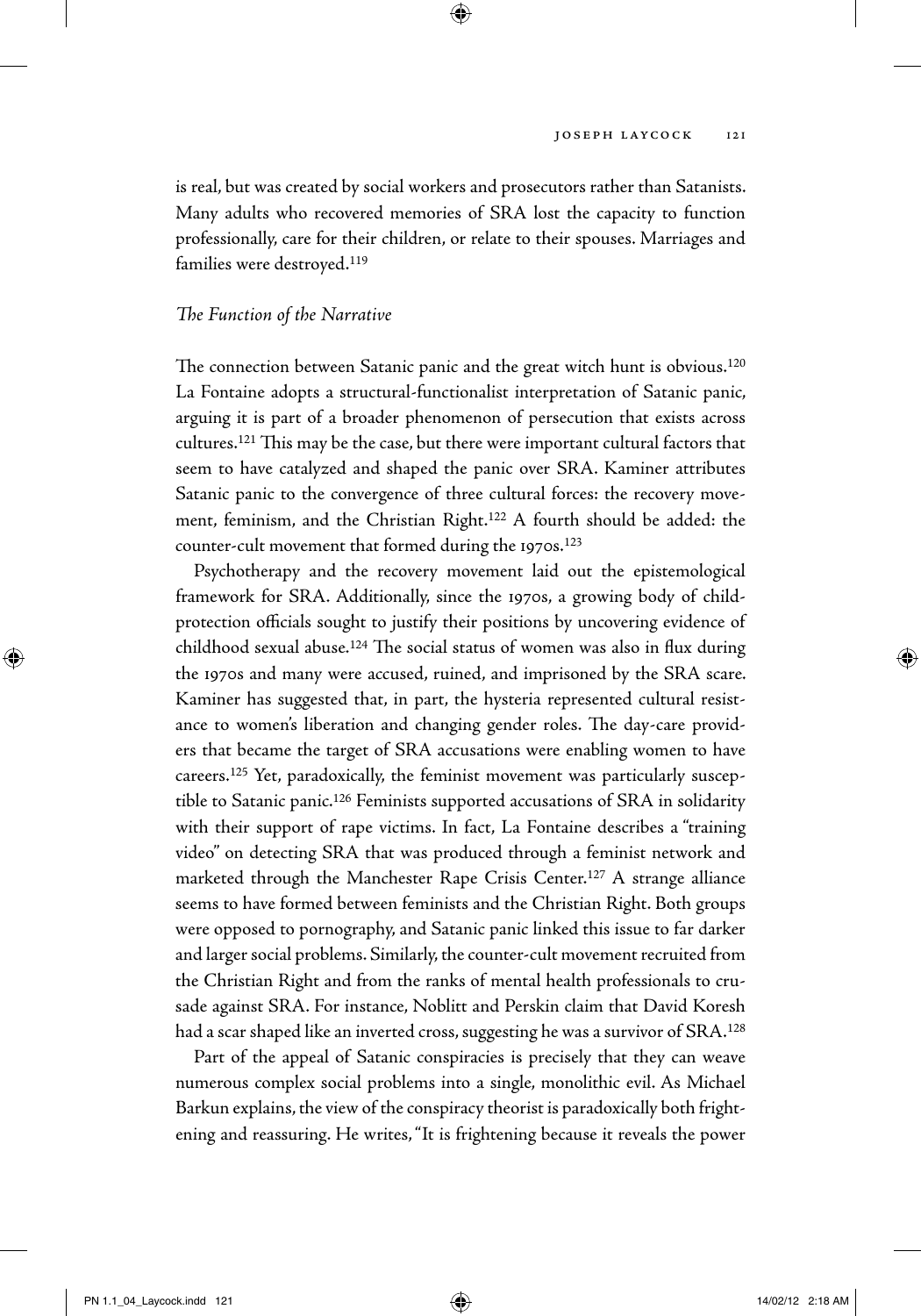of evil, leading in some cases to an outright dualism in which light and darkness struggle for cosmic supremacy. At the same time, however, it is reassuring, for it promises a world that is meaningful rather than arbitrary."<sup>129</sup> If only a cabal of Satanists actually existed, then drugs, pornography, organized crime, government corruption, and much more would all constitute a single, potentially manageable problem. Further, this conspiracy is also responsible for profoundly personal problems such as depression or anxiety. SRA supports this dualist worldview and allows its believers to be firmly on the side of good. La Fontaine argues that while this cosmology may be rooted in Christianity, its appeal is now secular.130

Alien abduction narratives allow the experiencer to become a hero in a cosmic soteriological project. But in SRA it is the interlocutor who gets to assume this role. Frankfurter notes that by reinterpreting anomalous experiences into a framework of evil, SRA experts, much like witch finders, make themselves indispensable in resolving that evil.<sup>131</sup> While other moderns wring their hands, feeling helpless to solve the world's myriad problems, the therapists who crusade against SRA have the power to expose this entire system and literally heal the world. The vision of these therapists is in a sense messianic.

While there may be a common function of scapegoating, there is a crucial difference between the great witch hunt and Satanic panic on the one hand, and the tradition of witchcraft among the Azande on the other. For the Azande that Evans-Pritchard studied, no evidence is needed to prove that witches exist, because the question has never been raised. The existence of witches is simply part of their everyday reality. For moderns to enjoy the benefits of the Azande's worldview (a fulfilling cosmology, the feeling of being galvanized against an inimical other), a tremendous amount of work is needed to overcome their skepticism. Because rational inquiry will never find evidence of witches or demons, only carnal knowledge can buttress such a claim. The Azande do not accuse witches of bizarre sexual practices because they do not need to. Only moderns have a use for these horrible stories.

#### conclusions

Although scientific rationalism is now regarded as the only legitimate approach to truth, in practice, rationalism exists alongside other worldviews. Clancy notes that abductees scored high on measures indicative of a personality construct called "schizotypy." Those who have a high degree of schizotypy are prone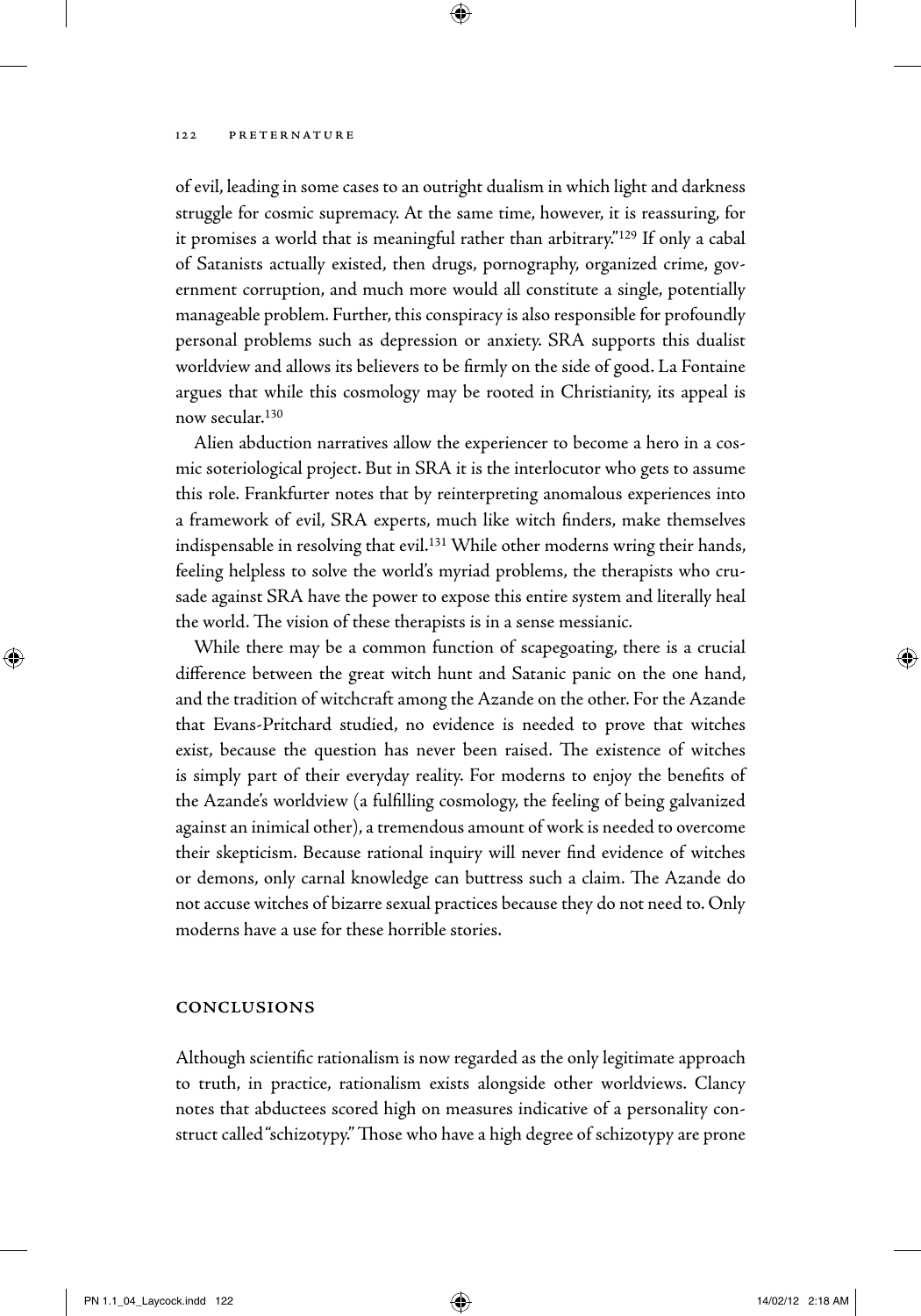toward eccentricity, odd beliefs, and "magical thinking." Clancy notes that simply labeling these people is not particularly helpful, and that in the nineteenth century they would have been called "hysterics."<sup>132</sup> One interpretation is that those with a high degree of schizotypy are more promiscuous with their epistemological frameworks.

Wouter Hanegraaff, building on the theories of Lévy-Bruhl and Tylor, has argued that alongside scientific rationalism exists another way of seeing the world, which he calls "participation." He describes it as "an affective rather than rational stratum in human thought and action, which is more fundamental even than animism, is analogical rather than logical and is not reducible to primary reasoning. It may be referred to as 'spontaneous animism,' as distinct from Tylor's official intellectualist theory of animism as rational inferences made by 'man, the primitive philosopher.' Predictably, Tylor could find no place for it in his intellectualist theory of animism, and this theory undermines the whole of his theoretical framework."133 What I have called carnal knowledge may be thought of as a subset of such a mode of thinking. I argue that witch theorists, alien abductees, and SRA crusaders, while all capable of rationalist thought, made forays into the epistemology of carnal knowledge.

Hanegraaff rejects the assumption of Tylor and Lévy-Bruhl that "civilized man" has outgrown the epistemological worldview of the primitive—that a form of natural selection guides the progression of human understanding inexorably toward scientific rationalism. Hanegraaff 's critique of Tylor is correct. In fact, modern life has arguably arrived at existential problems that rationalism is poorly equipped to solve. Modernity, characterized by a plurality of worldviews and an emphasis on individual autonomy, has led to a state of chronic uncertainty in which very little can be taken for granted. Anthony Giddens refers to this condition as "radical doubt," while Peter Berger uses the term "the heretical imperative." For many people, rationalism alone is not sufficient for maintaining a sense of psychic security. For this reason, Giddens argues that radical doubt has led to a resurgence of religion as people seek a remedy for the modern condition.134 Similarly, Berger notes that the experience of the supernatural—particularly encounters with the "inhabitants" of the supernatural realm—"opens up the vista of a cohesive and comprehensive world."135 In sum, moderns may actually yearn for direct encounters with the supernatural *more* than ancient peoples.

If we cannot personally experience the presence of an angel, demon, or alien, we can still benefit from such encounters vicariously, provided the experiencer's story is sufficiently credible. Carnal knowledge, coupled with the various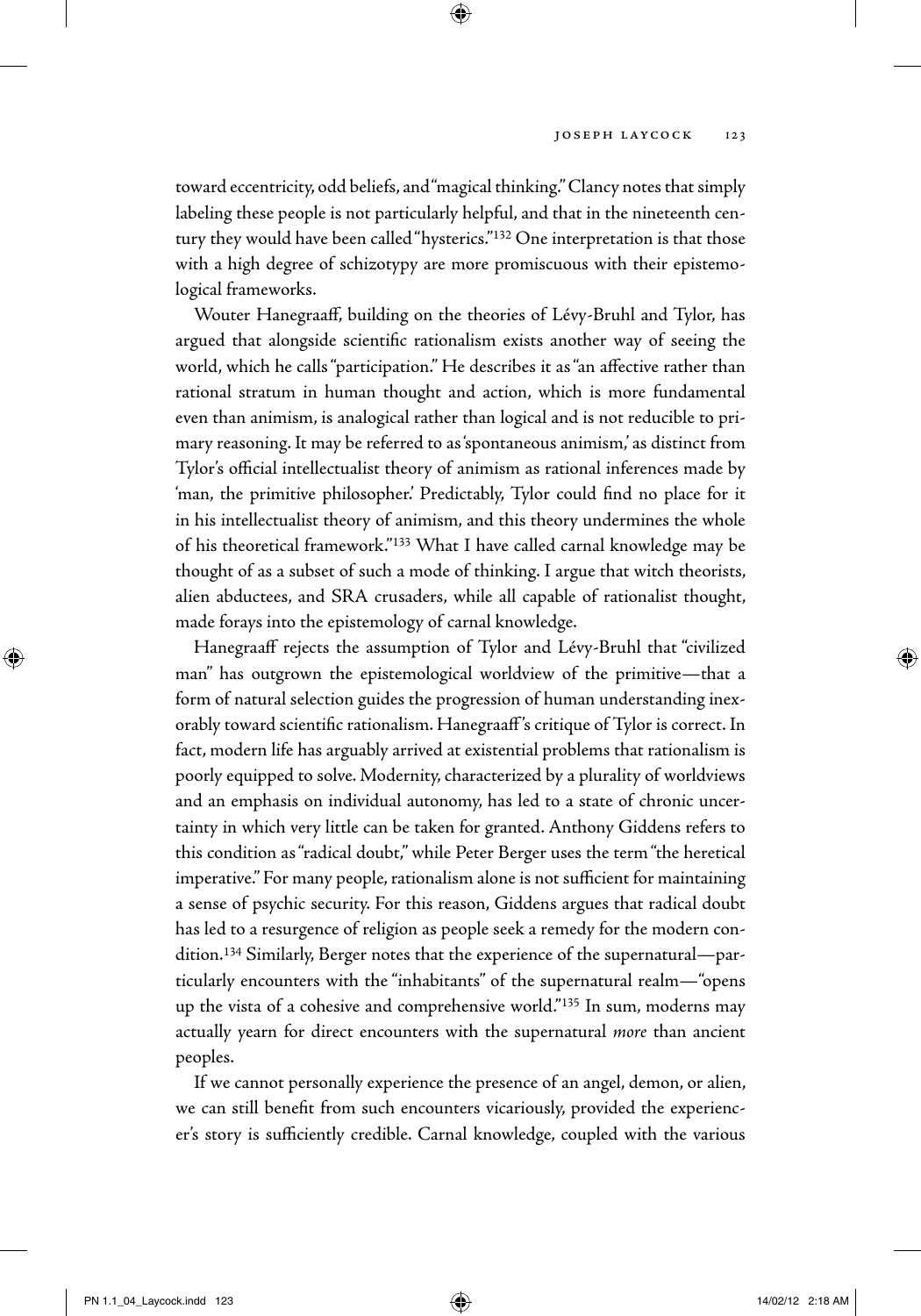forms of the interlocutor's craft (torture, hypnosis, play therapy, etc.), produces narratives that are compelling despite being fantastic. The persistence of stories describing human sexual congress with supernatural others indicates that carnal knowledge remains an important epistemological tool for rendering the cosmos meaningful and establishing humanity's relationship with the sacred.

#### notes

1. David Frankfurter, *Evil Incarnate: Rumors of Demonic Conspiracy and Ritual Abuse in History* (Princeton: Princeton University Press, 2006), 142.

2. Michael Shermer, *Why People Believe Weird things: Pseudoscience, Superstition, and Other Confusions of our Time* (New York: W. H. Freeman, 1997), 97.

3. Walter Stephens, *Demon Lovers: Witchcraft, Sex, and the Crisis of Belief* (Chicago: University of Chicago Press, 2002).

4. Claire Fanger, "Review: *Demon Lovers: Witchcraft, Sex, and the Crisis of Belief*," *Comparative Literature* 55, no. 4 (2003): 356.

5. "Carnal knowledge" is used here as a stipulative definition to describe a way of knowing based on narratives of embodied, erotic encounters. It is also an enumerative definition that includes, but is not limited to, testimony of erotic encounters taken from alleged witches, abductees, and SRA survivors.

6. In 1982 the folklorist David J. Hufford theorized that sleep paralysis is the underlying cause behind various "supernatural assault traditions" such as night hags, vampires, and incubi. See David J. Hufford, *The Terror That Comes in the Night: An Experience-Centered Study of Supernatural Assault Traditions* (Philadelphia: University of Pennsylvania Press, 1989).

7. J. S. La Fontaine has linked rumors of Satanic ritual abuse to E. E. Evans-Pritchard's study of witchcraft among the Azande. La Fontaine arrives at a similar structural-functionalist analysis and argues that the hunt for Satanists is part of a broader phenomenon of scapegoating that exists across cultures. See J. S. La Fontaine, *Speak of the Devil* (Cambridge: Cambridge University Press, 1998), 181.

8. The Hebrew word *yada* may be translated as "know," but it also refers to the sex act. In fact, in Genesis 19, the same verb is used to describe both the way that God "knew" Abraham and the way that the people of Sodom wanted to "know" Lot's houseguests. In the Septuagint and the New Testament, the Greek word *ginosko* carries exactly the same ambiguity as *yada*. See Victor P. Hamilton, *The Book of Genesis*, vol. 2, *Chapters* 18*–*50 (Grand Rapids, Mich.: Eerdmans, 1995), 18.

9. Marcel Mauss and Emile Durkheim, *Primitive Classification*, trans. Rodney Needham (Chicago: University of Chicago Press, 1963), 84.

10. John Mack, *Abduction*: *Human Encounters with Aliens* (New York: Macmillan, 1994), 391. Despite this concession, Mack denies claims that he simply tells his subjects what to say or that he believes entirely in the content of their narratives.

11. Bridget Brown, *They Know Us Better Than We Know Ourselves: The History and Politics of Alien Abduction* (New York: New York University Press, 2007), 14.

12. Ibid., 31.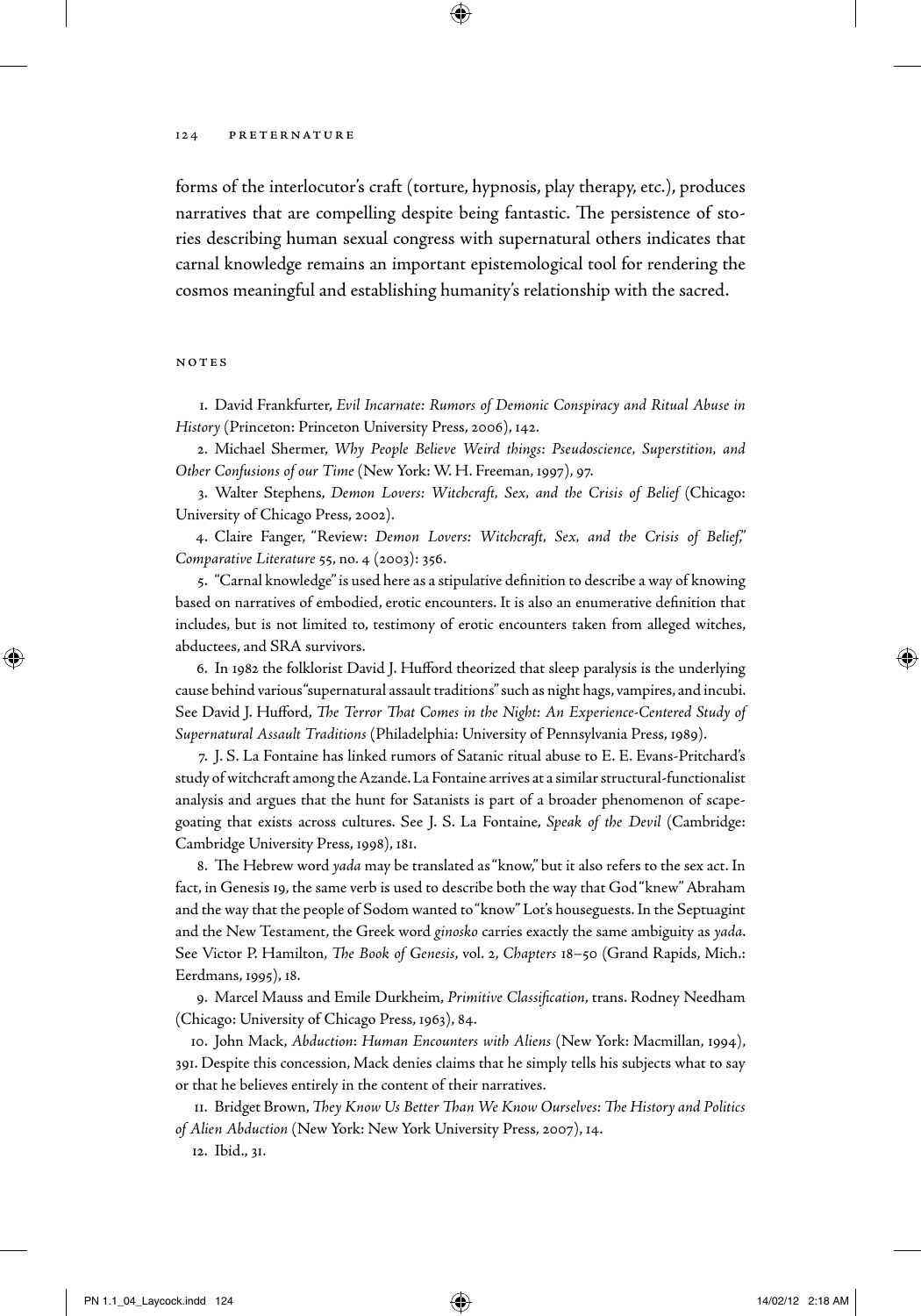13. Mauss and Durkheim, *Primitive Classification*, 81.

14. Peter Berger, *The Sacred Canopy: Elements of a Sociological Theory of Religion* (New York: Anchor, 1969), 29.

15. Brian P. Levack, *The Witch-Hunt in Early Modern Europe* (New York: Pearson Education, 2006), 25.

16. Hans Peter Broedel, *The "Malleus Maleficarum" and the Construction of Witchcraft: Theology and Popular Belief* (New York: Manchester University Press, 2003), 3.

17. Ibid., 28.

18. Levack, *Witch-Hunt in Early Modern Europe*, 31.

19. Broedel, *Malleus Maleficarum*, 4.

20. Ibid., 30.

21. Ibid., 2.

22. Ibid., 24. This model of witchcraft was perpetuated into the twentieth century by modern-day demonologists. Ed Warren, a lay Catholic exorcist, described how witches become "brides of Satan" through diabolical contracts and fornication with demons. See Gerald Brittle, *The Demonologist: The Extraordinary Career of Ed and Lorraine Warren* (Englewood Cliffs, N.J.: Prentice Hall, 1980), 172.

23. Broedel, *Malleus Maleficarum*, 26.

24. Ibid., 52.

25. Jennifer Knust argues that this story became the basis for a fear of miscegenation with divine beings that continued to develop in Jewish and Christian thought in the first and second centuries c.e. This association between sexual congress with angels and transgression is likely the reason that carnal knowledge has taken such demonic and masochistic expressions in the West. See Jennifer Wright Knust, *Unprotected Texts: The Bible's Surprising Contradictions About Sex and Desire* (New York: HarperOne, 2011), 158–61.

26. Levack, *Witch-Hunt in Early Modern Europe*, 35.

27. Susan A. Clancy, *Abducted: How People Came to Believe They Were Kidnapped by Aliens* (Cambridge: Harvard University Press, 2005), 121.

28. Stephens, *Demon Lovers*, 64.

29. Levack, *Witch-Hunt in Early Modern Europe*, 35.

30. Broedel, *Malleus Maleficarum*, 52.

32. Stephens, *Demon Lovers*, 15.

33. Ibid., 22, 25, 35.

- 34. Ibid., 2, 5, 16.
- 35. Broedel, *Malleus Maleficarum*, 56.
- 36. Clancy, *Abducted*, 107.

37. Michael W. Cuneo, *American Exorcism: Expelling Demons in the Land of Plenty* (New York: Broadway, 2001), 32–33.

38. The modern demonologist and former Jesuit Malachi Martin also partakes in vicarious carnal knowledge. His book *Hostage to the Devil*, which was endorsed by the prominent theologian Harvey Cox, contains accounts of possession cases of which he allegedly had personal knowledge. The majority of these cases involved graphic sexual transgression. See Malachi Martin, *Hostage to the Devil* (New York: Bantam, 1977).

39. Clancy, *Abducted*, 49.

<sup>31.</sup> Ibid., 58.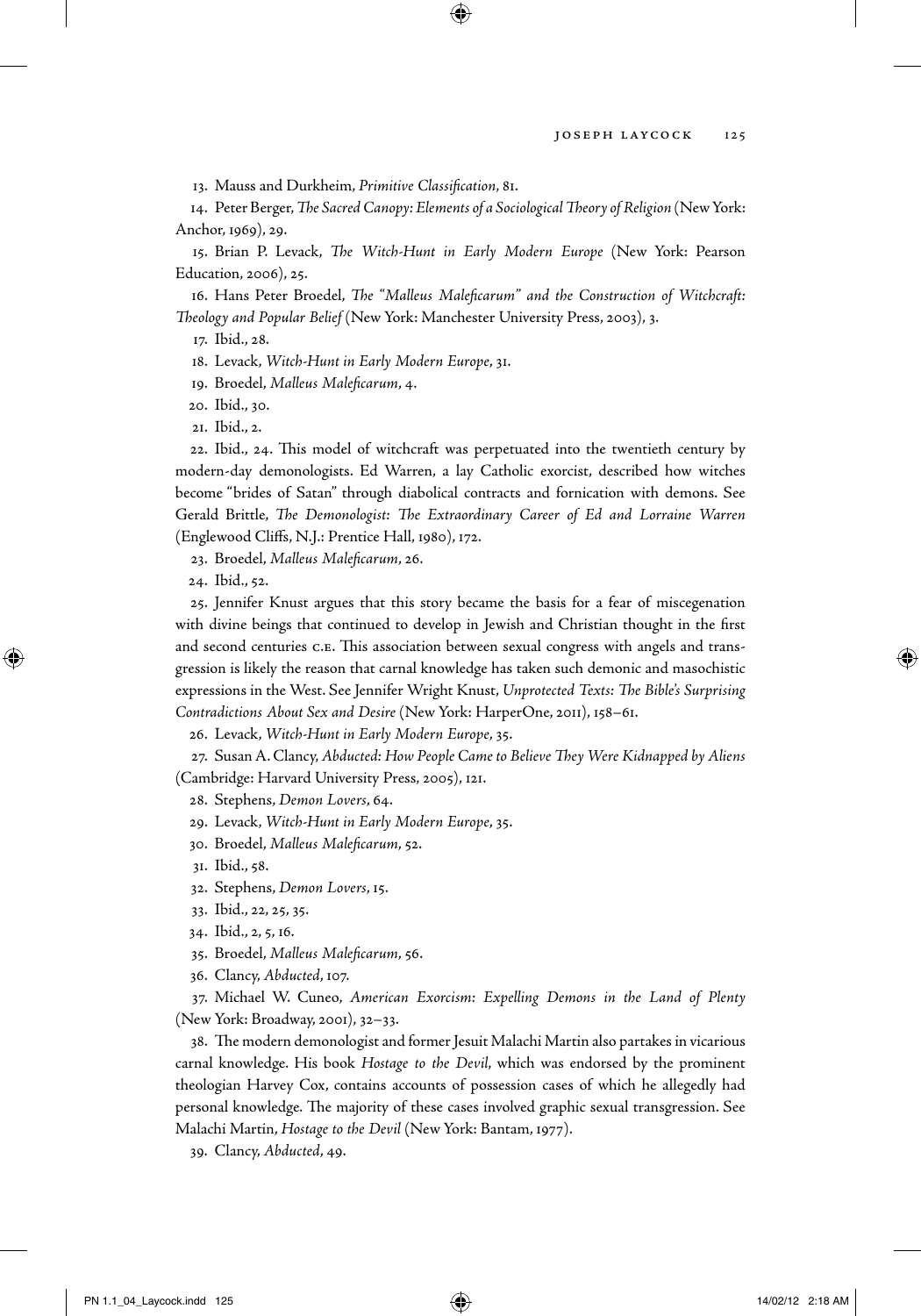- 40. Whitley Strieber, *Communion: A True Story* (New York: Avon, 1987), 248.
- 41. Clancy, *Abducted*, 113.
- 42. Ibid.
- 43. Ibid., 93.

44. Shermer, *Why People Believe Weird Things*, 91. An alternative account of the crash at Roswell appears in the final pages of the recent book *Area 51* by the journalist Annie Jacobsen. Jacobsen attests that a disk actually did crash at Roswell, but that it was a Soviet hoax. The disk was most likely an unmanned drone and the "pilots" were children who had been surgically altered—perhaps by the Nazi scientist Josef Mengele—to resemble aliens. The hoax was an attempt to panic Americans, and was inspired by the *War of the Worlds* broadcast of 1938. Critics point out that the only evidence for Jacobsen's theory is an unnamed source who allegedly worked with the crash remains at Area 51. Jacobsen claims she cannot name her source, but that she interviewed him for eighteen months and deemed his credentials and story reliable. See Annie Jacobsen, *Area 51: An Uncensored History of America's Top Secret Military Base* (New York: Little, Brown, 2011), 367–72.

45. Clancy, *Abducted*, 89.

46. Georg M. Ronnevig, "Toward an Explanation of the 'Abduction Epidemic': The Ritualization of Alien Abduction Mythology in Therapeutic Settings," in *Alien Worlds: Social and Religious Dimensions of Extraterrestrial Contact*, ed. Diana G. Tumminia (Syracuse, N.Y.: Syracuse University Press, 2007), 101.

47. Clancy, *Abducted*, 95.

48. Ronnevig, "Toward an Explanation of the 'Abduction Epidemic,'" 101.

49. At the time of this writing, the song "E.T." by Katy Perry reached the number one spot on the American music charts. The song describes the artist's erotic fantasy about being abducted. The song's reception suggests a general understanding that abduction is inherently sexual. See "Katy Perry Joins Elite Chart Club as E.T. Hits Number One in the U.S.," March 30, 2011, accessed July 29, 2011, http://www.contactmusic.com/.

50. Patricia Felisa Barbeito, "'He's Making Me Feel Things in My Body That I Don't Feel': The Body as Battleground in Accounts of Alien Abduction," *Journal of American Culture* 28, no. 2 (2003): 201.

51. Brown, *They Know Us Better Than We Know Ourselves*, 83.

52. Ibid., 103.

53. Christopher David Bader, Frederick Carson Mencken, and Joe Baker, *Paranormal America: Ghost Encounters, UFO Sightings, Bigfoot Hunts, and Other Curiosities in Religion and Culture* (New York: New York University Press, 2010), 67.

54. Christopher Partridge, "Alien Demonology: The Christian Roots of the Malevolent Extraterrestrial in UFO Religions and Abduction Spiritualities," *Religion* 34, no. 3 (2004): 163–89.

55. Barbeito, "He's Making Me Feel Things," 207.

56. Clancy, *Abducted*, 42.

57. Douglas Cowan offers evidence that *The X-Files* actually had a measurable effect on belief in the supernatural. Gallup polls indicated an increase in psychic phenomena over the course of the series. See Douglas Cowan, *Sacred Terror: Religion and Horror on the Silver Screen* (Waco: Baylor University Press, 2008), 55.

58. Wendy Kaminer, *Sleeping with Extra-Terrestrials: The Rise of Irrationalism and Perils of Piety* (New York: Vintage, 1999), 3–5.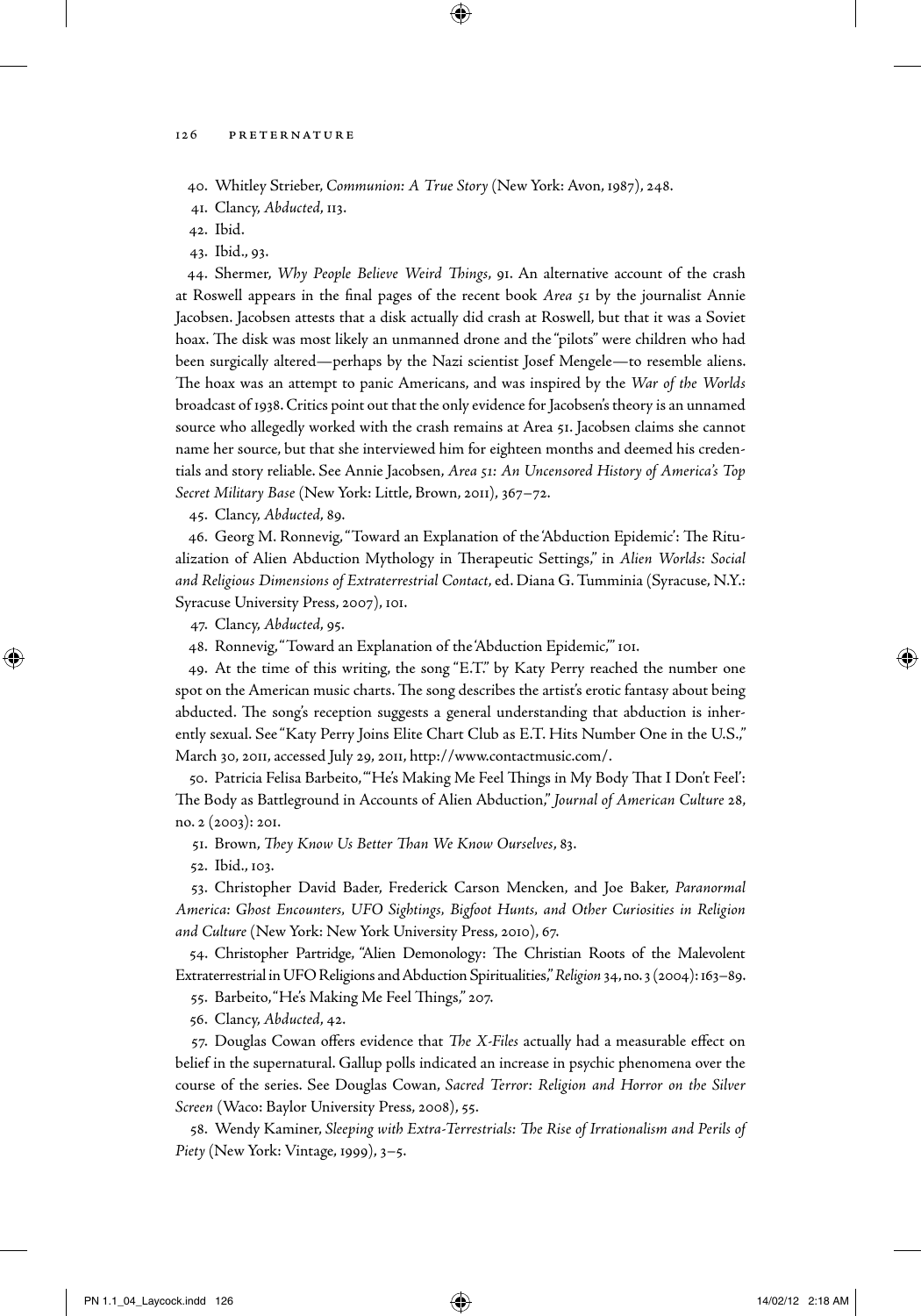59. Clancy, *Abducted*, 12.

60. Elizabeth Loftus, *The Myth of Repressed Memory*: *False Memories and Allegations of Sexual Abuse* (New York: St. Martin's Press, 1994), 4.

61. Ibid. In the 1990s, the American Psychiatric Association and the Society for Clinical and Experimental Hypnosis issued a formal statement that hypnosis should *not* be used to enhance memory recall. See Ronnevig, "Toward an Explanation of the 'Abduction Epidemic,'" 123.

62. Clancy, *Abducted*, 60.

63. Brown, *They Know Us Better Than We Know Ourselves*, 30; Ronnevig, "Toward an Explanation of the 'Abduction Epidemic,'" 100.

64. Brown, *They Know Us Better Than We Know Ourselves*, 30.

65. Clancy, *Abducted*, 47.

66. Ibid., 50.

67. Shermer, *Why People Believe Weird Things*, 95; Clancy, *Abducted*, 107.

68. Carl Gustav Jung, *Flying Saucers: A Modern Myth of Things Seen in the Skies* (1959; Princeton: Princeton University Press, 1978), 13.

69. Jodi Dean, *Aliens in America* (Ithaca: Cornell University Press, 1998), 119.

70. Brown, *They Know Us Better Than We Know Ourselves*, 17.

71. Anthony Giddens, *Modernity and Self-Identity: Self and Society in the Late Modern Age* (Palo Alto: Stanford University Press, 1991), 181.

72. Dean, *Aliens in America*, 6.

73. Leonard S. Newman and Roy F. Baumeister, "Toward an Explanation of UFO Abduction Phenomenon: Hypnotic Elaboration, Extraterrestrial Sadomasochism, and Spurious Memories," *Psychological Inquiry* 7, no. 3 (1996): 99–126. Logically, this interpretation could be extended to adults who have recovered memories of SRA.

74. Brown, *They Know Us Better Than We Know Ourselves*, 56.

75. Strieber, *Communion*, 76.

76. Cuneo, *American Exorcism*, 32.

77. Michel Foucault, *The History of Sexuality, Volume 1: An Introduction* (New York: Vintage, 1990), 11.

78. Brown, *They Know Us Better Than We Know Ourselves*, 16.

79. Ronnevig, "Toward an Explanation of the 'Abduction Epidemic,'" 122.

80. Clancy, *Abducted*, 153.

81. Mack, *Abduction*, 398.

82. William S. Cobb, trans., *Plato's Erotic Dialogues: The "Symposium" and the "Phaedrus"* (Albany: State University Press of New York, 1993), 48.

83. Stephens, *Demon Lovers*, 369.

84. Debbie Nathan and Michael Snedeker, *Satan's Silence: Ritual Abuse and the Making of a Modern American Witch Hunt* (New York: Basic, 1994), 1.

85. Valerie Sinason, *Treating Survivors of Satanist Abuse* (New York: Routledge, 1994), 3.

86. In their search for evidence linking Satanism to organized crime, advocates of SRA focused on Mexican drug cartels that used an eclectic milieu of Afro-Atlantic and occult symbols and practices.

87. Colin A. Ross, *Satanic Ritual Abuse: Principles of Treatment* (Toronto: University of Toronto Press, 1995), 61.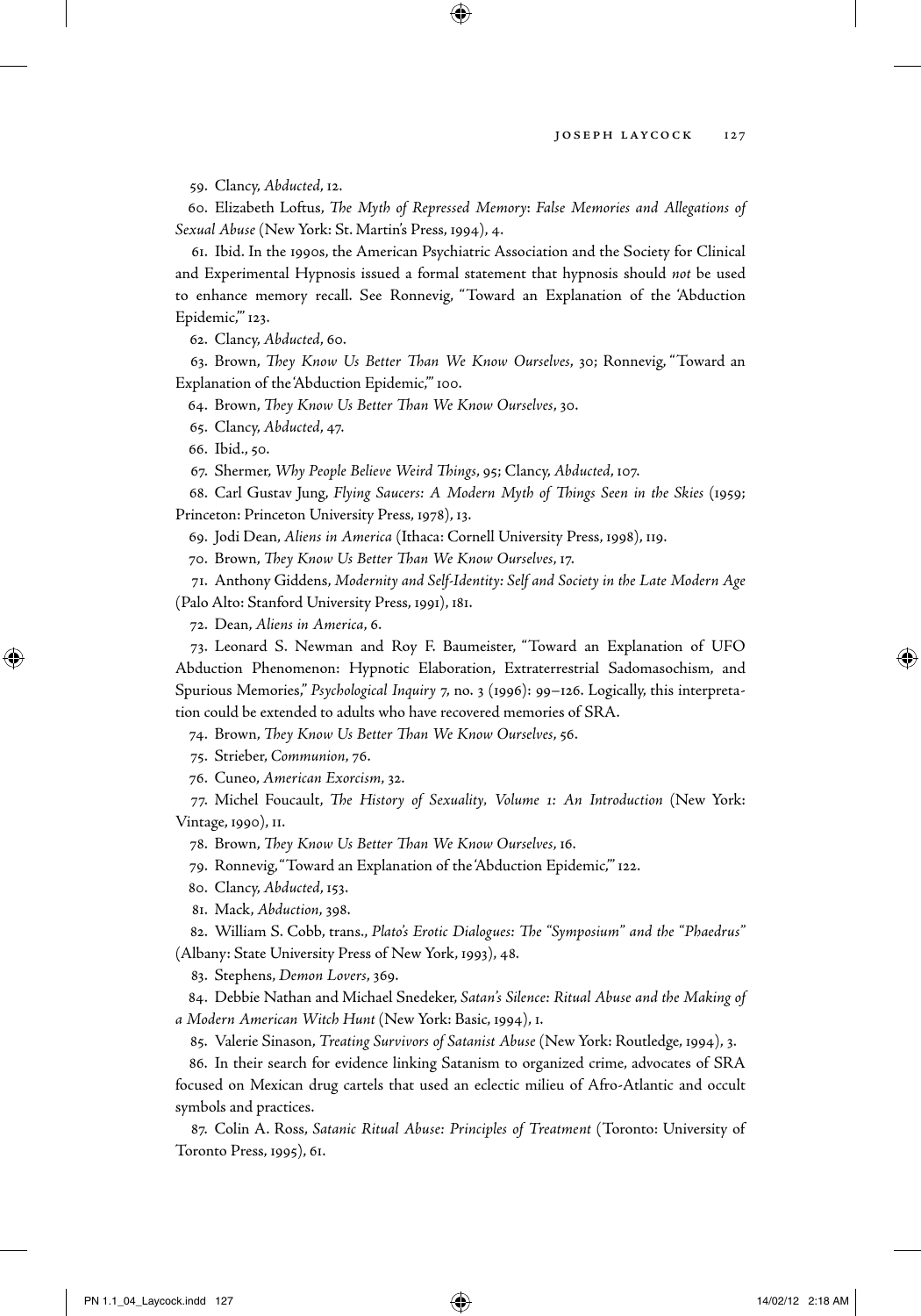88. David K. Sakheim and Martin H. Katchen, "Satanic Beliefs and Practices," in *Out of Darkness: Exploring Satanism and Ritual Abuse*, ed. David K. Sakheim and Susan E. Devine (New York: Lexington, 1992), 21–44.

89. James Randall Noblitt and Pamela Sue Perskin, *Cult and Ritual Abuse: Its History, Anthropology, and Recent Discovery in Contemporary America* (Westport, Conn.: Praeger, 1995), 123.

90. Carl Raschke, *Painted Black: From Drug Killings to Heavy Metal: The Alarming True Story of How Satanism Is Terrorizing Our Communities* (San Francisco: Harper & Row, 1990), 62.

91. Nathan and Snedeker, *Satan's Silence*, 2.

92. Kaminer, *Sleeping with Extra-Terrestrials: The Rise of Irrationalism and Perils of Piety* (New York: Vintage, 1999), 206.

93. Shermer, *Why People Believe Weird Things*, 111.

94. Kaminer, *Sleeping with Extra-Terrestrials*, 193.

95. Frankfurter, *Evil Incarnate*, 138.

96. Brant Wenegrat, *Theater of Disorder: Patients, Doctors, and the Construction of Illness* (New York: Oxford University Press, 2001), 191.

97. This detail was almost certainly inspired by the 1973 film *The Wicker Man*.

98. Lawrence Pazder and Michele Smith, *Michelle Remembers* (New York: Pocket Books, 1981), 78–81.

99. Much like the abduction of Betty and Barney Hill, the McMartin case was timed to follow a relevant TV drama. In January 1984 sixty million viewers watched a made-for-TV drama called *Something About Amelia*, which featured a handsome, affluent father who sexually abuses his teenage daughter. See Nathan and Snedeker, *Satan's Silence*, 110.

100. "Letter to McMartin Preschool Parents from Police Chief Kuhlmeyer, Jr.," September 8, 1983, accessed December 8, 2009, http://www.law.umkc.edu/.

101. Paul Eberle, *The Abuse of Innocence: The McMartin Preschool Trial* (New York: Prometheus, 1993), 172–73.

102. Robert Reinhold, "The Longest Trial—A Post-Mortem; Collapse of Child-Abuse Case: So Much Agony for So Little," *New York Times*, January 24, 1990.

103. Nathan and Snedeker, *Satan's Silence*, 127.

104. Jeffrey S. Victor, *Satanic Panic: The Creation of a Contemporary Legend* (Chicago: Open Court, 1993), 15.

105. Kaminer, *Sleeping with Extra-Terrestrials*, 193.

106. Clancy, *Abducted*, 13.

107. Kaminer, *Sleeping with Extra-Terrestrials*, 193.

108. Nathan and Snedeker, *Satan's Silence*, 3.

109. Ellen Bass and Laura Davis, *The Courage to Heal: A Guide for Women Survivors of Child Sexual Abuse* (New York: Perennial, 1988); Shermer, *Why People Believe Weird Things*, 110.

110. Bass and Davis, *Courage to Heal*, 22.

111. La Fontaine, *Speak of the Devil*, 136.

112. Shermer, *Why People Believe Weird Things*, 113.

113. La Fontaine, *Speak of the Devil*, 112.

114. Nathan and Snedeker, *Satan's Silence*, 12.

115. Ibid., 147.